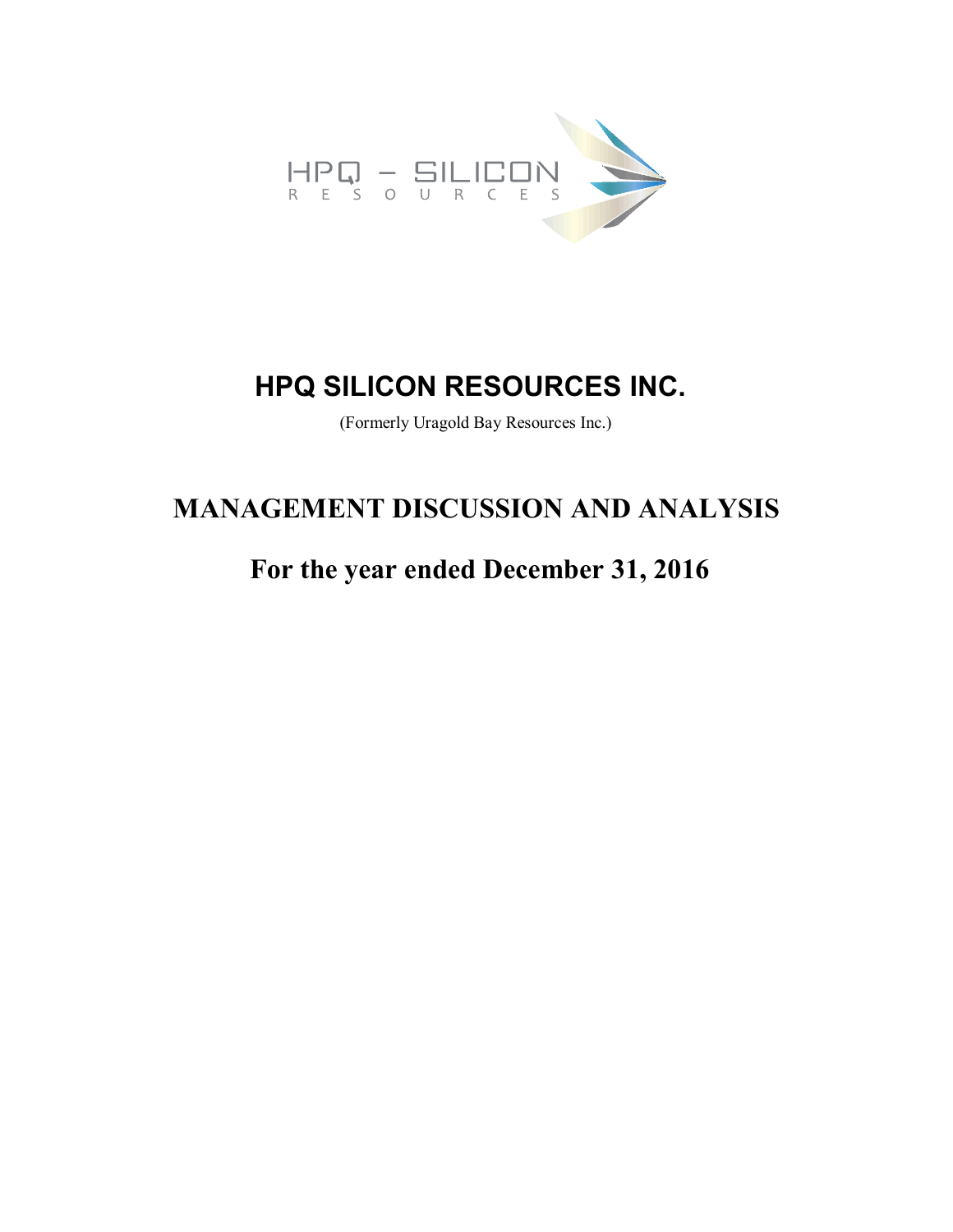#### **INTRODUCTION**

This management discussion and analysis (``MD&A``), prepared as at May 1st , 2017, contains information as at December 31, 2016 and should be read in conjunction with the Audited Financial Statements for the year ended December 31, 2016 and 2015 of HPQ Silicon Resources Inc. (formerly "Uragold Bay Resources Inc.") (``HPQ-Silicon``, the ``Corporation`` or ``HPQ``). The Notes referred to in this MD&A refer back to the Notes in the Consolidated Financial Statements. The Consolidated Audited Financial Statements are presented in compliance with the International Financial Information Standards (IFRS). All amounts are in Canadian dollars.

The consolidated Financial Statements of December 31, 2016, were prepared by management and were audited by the Corporation`s Auditors Raymond Chabot Grant Thornton.

The consolidated Financial Statements were not adjusted in regards to the accounting value of Assets and Liabilities, Revenues and Expenses and to the classification used in the preparation of the Consolidated Cash Flow Statement under the hypothesis of the Corporation`s ability to continue as a going concern. These adjustments could be significant.

The consolidated Financial Statements were prepared in accordance with IFRS which calls for critical accounting estimates. They also demand of Management the exercise of its judgement in the application of the accounting methods used by HPQ Silicon. Note 5 of the Financial Statements outlines the particularly complex areas where such judgement is required as well as the hypotheses and estimates where such hypotheses and estimates have a major effect on the consolidated Financial Statements.

HPQ Silicon Resources Inc. was incorporated on December 20, 1996, under the Canada Business Corporations Act. The Corporation`s shares are part of the Emerging Corporation category and are publicly traded on the TSX-Venture Exchange ("TSX-V") under the symbol:"HPQ". It is a reporting issuer under the securities laws of the provinces of Ouebec, Ontario, Alberta and British Columbia. HPO Silicon's Head Office is located at 3000, Omer-Lavallée Street, Suite 306, Montréal, Québec, Canada.

The Corporation regularly presents supplementary information on its activities which are filed on (SEDAR) (www.sedar.com).

#### **FORWARD LOOKING STATEMENTS**

This MD&A contains forward-looking statements that are based on the Company's expectations, estimates and projections regarding its business, the mining industry in general and the economic environment in which it operates as of the date of the MD&A. These statements are reasonable but involve a number of risks and uncertainties, which are identified in the regular filings done by the Corporation with the Canadian Regulatory Authorities and there can be no assurance that they will prove to be accurate and the final results as well as future events could vary in a material manner and contradict the results expected under these Statements. Therefore, actual outcome and results may differ materially from those expressed in or implied by these forward-looking statements.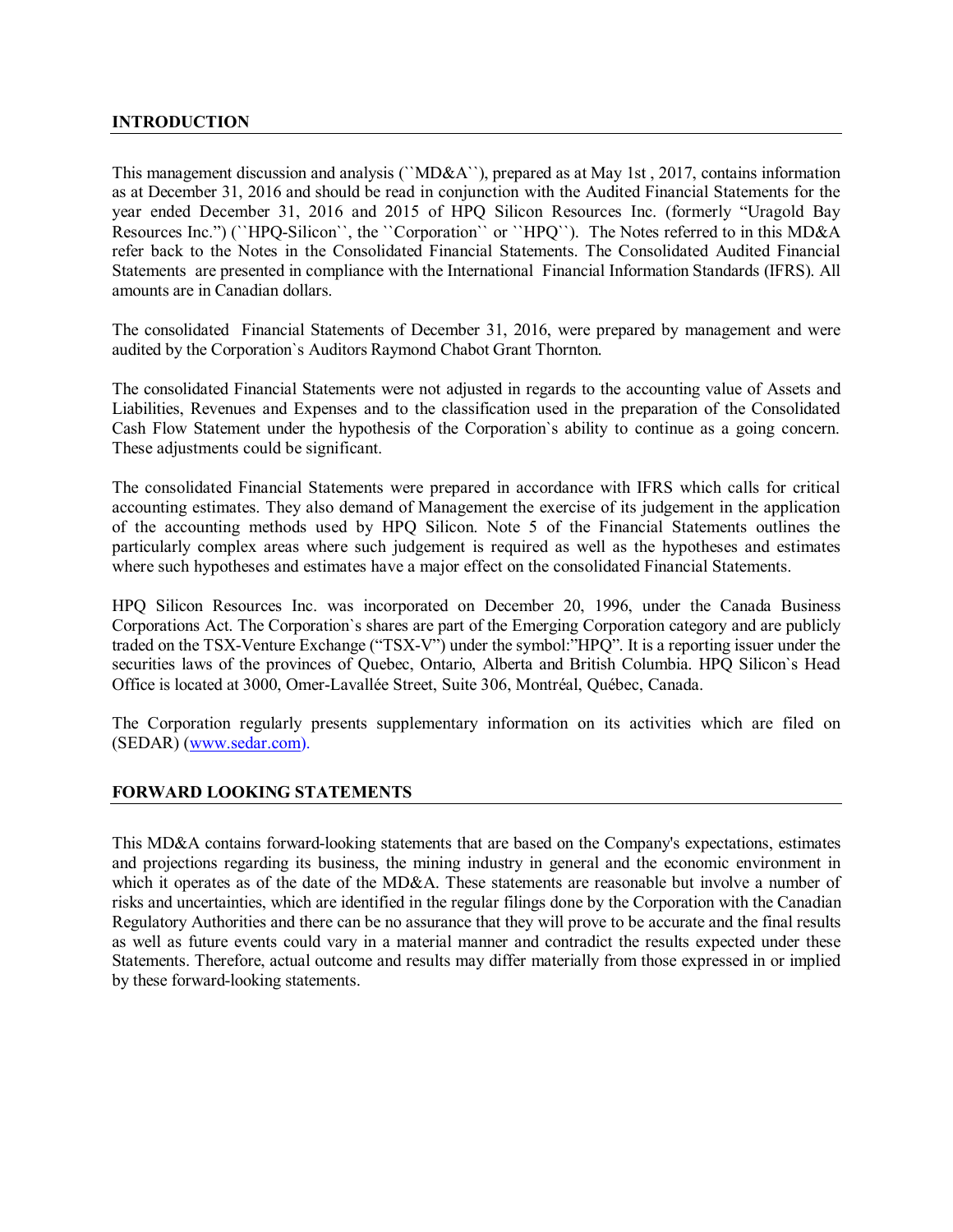#### **FORWARD LOOKING STATEMENTS (continued)**

The Forward Looking Statements are influenced by a variety of risks, uncertainties and other factors which could significantly alter the results and actual events. When used in this document the words such as "could", "plan", "estimate", "intention", "potential", "should" and similar expressions are Forward Looking Statements.

Even though the Corporation believes that the expectations expressed in these Forward Looking Statements are reasonable, these statements are subject to risks and uncertainties and there is no assurance given by the Corporation that the expected results will correspond to the Forward Looking Statements.

A number of risks exist which could render these Forward Looking Statements erroneous such as the price movements in the metals markets, the fluctuations in the foreign exchange and Interest rate, of under or over estimated reserves, environmental risks (ever increasing regulations), unforeseen geological situations, negative extraction conditions, changes in government regulations and policies, the inability to obtain the needed permits and government approvals, Native issues, or any other risk tied to exploration and development.

The Corporation`s ability to continue its operations is subject to securing additional financings needed to continue the exploration of its mineral properties and to the continuous support of suppliers and creditors. Even though the Corporation was able to secure such financings in the past there is no guarantee it will be able to do so in the future.

**The Corporation commits to update its Forward Looking Statements and to advise its shareholders if circumstances, estimates or opinions issued by Management must be changed.**

#### **NATURE OF ACTIVITIES**

The Corporation`s objectives are the exploration and discovery of mineral properties of various size possibly leading to a viable commercial exploitation in addition to becoming a vertically integrated Silicon Metal, Solar grade Silicon Metal and PolySilicon producer. The Corporation will concentrate its efforts mainly on small to medium size projects in an effort to reach a higher yield while generating a positive cash flow.

To date HPQ Silicon hasn`t determined if the mineral assets it's currently exploring for contain mineral reserves which could be extracted profitably, to be able to secure the needed financings to continue exploration and the development of the assets, of transformation technologies and to start commercial production, or the realization of profits from the disposal of such assets.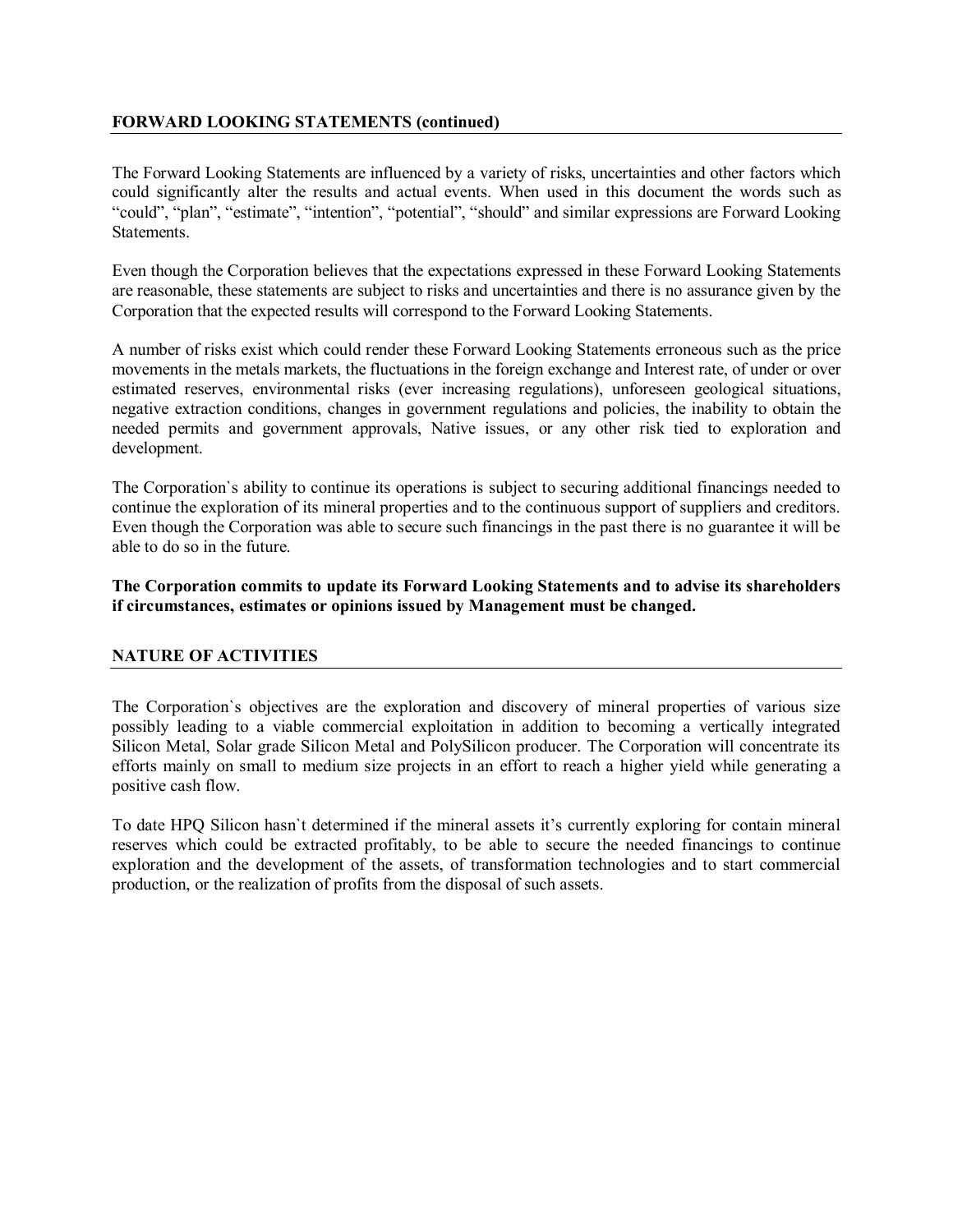### **OVERALL PERFORMANCE DURING 2016**

During the year, the Corporation officially changed its name in accordance with the adoption of a resolution by the shareholders of the Corporation name change to HPQ Silicon Resources Inc. As well it changed its Stock Exchange trading symbol to "HPQ" on the TSX-Venture Exchange.

During the year HPQ completed the following Private Placements:

- A Private Placement financing of \$902,750 through the issuance of 6,448,211 units made up of 1 share and 1 warrant;
- A Private Placement financing of \$1,250,000 through the issuance of 5,681,818 units made up of 1 share and one half (1/2) warrant;
- A Private Placement financing of \$868,000 through the issuance of 6,200,000 units made up of 1 share and 1 warrant;
- A Private Placement financing of \$192,340 through the issuance of 1,373,856 Flow-Through shares;
- A Private Placement financing of \$555,750 through the issuance of 2,925,000 units made up of 1 share and one-half warrant;
- A Private Placement financing of \$350,000 through the issuance of 4,375,000 units made up of 1 share and 1 warrant.

Following the adoption by the shareholders of a resolution the Corporation incorporated a subsidiary called "Beauce Gold Fields Inc. / Champs d'Or de la Beauce Inc.". This corporation will hold the following HPQ gold properties : Beauce Placer and the mining and exploration rights for all metals and minerals except for Quartz on the Roncevaux property. The majority of the shares obtained by HPQ from these transactions will be distributed to its shareholders.

The Corporation successfully completed and released the results to metallurgical tests on a number of Quartz/Silicon samples originating from its mining properties. The results obtained show that the technology eliminates contaminants and produces close to 99.99% (4N) pure Silicon. The Quartz/Silicon used during the tests was approximately 97.57% pure.

The Corporation announced that it had purchased from PyroGenesis the PUREVAP™ QRR Intellectual Property and had ordered pilot plant equipment with a 200 metric tonne per year Solar Grade Silicon Metal capacity. The total value of this transaction is \$8,260,000 and is subject to regulatory approvals.

The Corporation adopted a new Option Plan to permit the grant of up to 14 million options. The Board granted 6,200,000 options to Directors, Officers and consultants during the year.

HPQ agreed to extend its contract with AGORACOM for an additional year under the same terms and conditions as the initial agreement signed on July 14, 2014..

During the year the Corporation proceeded to settle payables with suppliers for a value of \$56,500 through the issuance of 420,340 shares.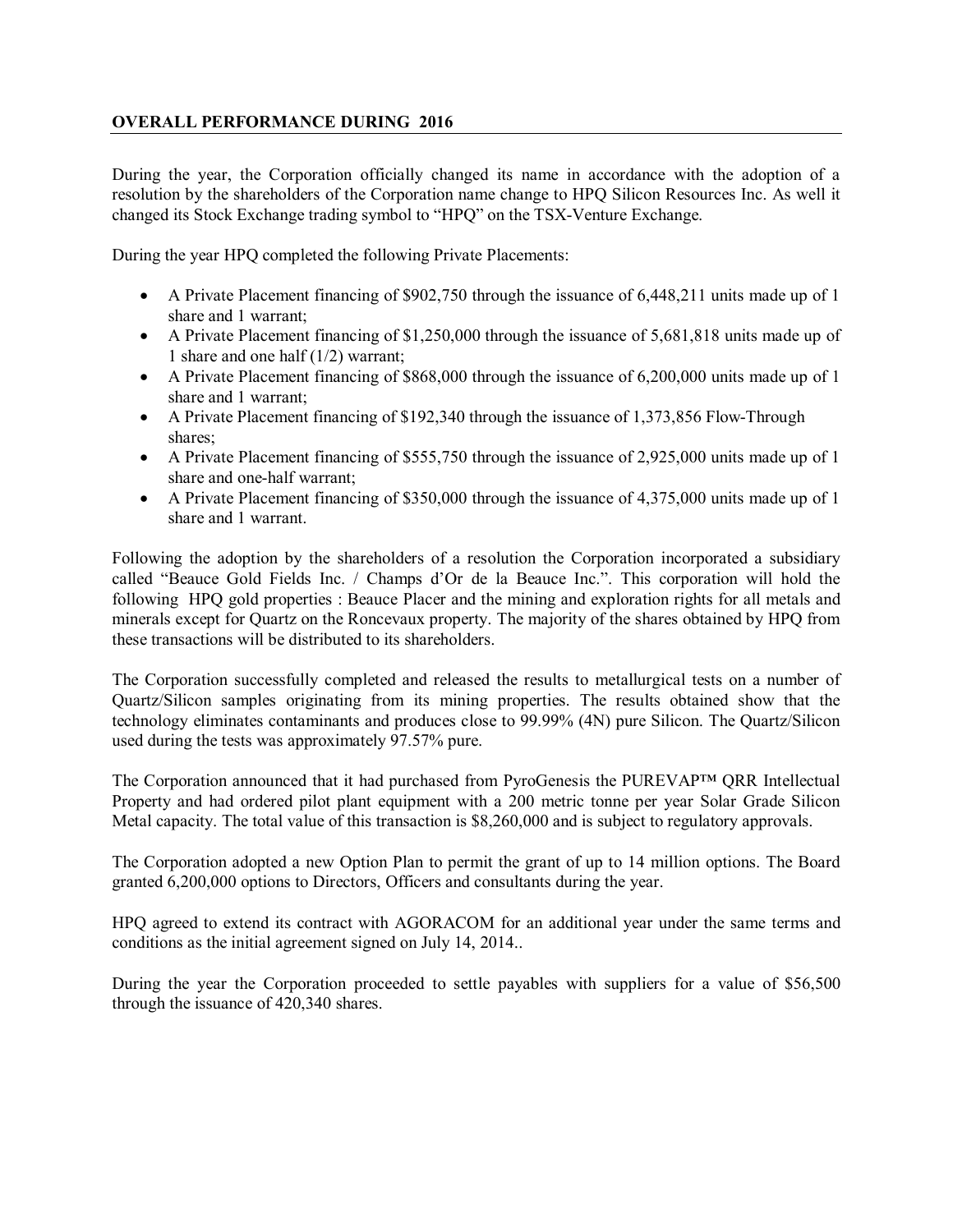#### **OVERALL PERFORMANCE DURING 2016 (continued)**

During the year, the Corporation raised \$1,329,003 through the exercise of:

- $14,792,345$  warrants
- 255,909 Broker Options
- 87,460 Broker Warrants, and
- $\bullet$  1,150,000 options.

As at December 31, 2016, the Corporation held cash in an amount of \$472,393, \$200,000 in the marketable securities in a quoted company, \$261,387 in goods and services receivables, \$45,600 advance for exploration expenses, \$153,630 in prepaid expenses, \$93,242 in installments on due to a corporation, and \$362,953 in installments on due to Directors, Officers and to corporations controlled by a Director or Officer.

During the year to December 31, 2016, HPQ completed exploration work on its properties in an amount of \$332,063.

#### **EXPLORATION ACTIVITIES AND PROJECTS**

## **RONCEVAUX - QUARTZ/SILICON**

The Roncevaux property is made-up of 36 map designated claims covering a total of 2,068 ha in 2 blocks. The main block covers some 33 claims for a total area 1,895.76 ha and is host to the Roncevaux quartz vein occurrence. The second block consists of 3 claims covering 172.40 ha some 2.2 km north of the main block. The property is located in Gaspé in the Matapedia region about 75 km south of Causapscal

The Roncevaux Project lies within the southern domain in the central portion of the Connecticut Valley-Gaspé synclinorium. It is bounded to the north by the Shickshock-South fault and to the south by the Restigouche fault. This basin is filled with fine to very coarse grained siliciclastic rocks, various types of limestones, felsic to mafic volcanic and intrusive rocks. The rocks of the Roncevaux vein area belong to the Fortin Group and the few outcrops visited by the INRS-ETE technical team in September 2015 were made-up of sandstones and siltstones with lesser units of shales and mudstones. The rocks are folded faulted and fractured. Bedding (So) appears sub-vertical  $(85^{\circ})$  with an average strike of N231<sup>o</sup>.

During the year HPQ invested \$30,005 in exploration work consisting mainly in metallurgical testing to validate that quartz from various parts of the occurrence could be used as raw material in the PUREVAP QRR. During the year, quartz from the Roncevaux property was successfully processed into high purity Silicon (Si) using the company's PUREVAP QRReactor located and operated by Pyrogenesis. Samples were of a purity of  $4N+ (99.99+ %)$  with a mean purity of 99.99%. The main contaminants were Aluminum (Al) and Phosphorus (P) with 0.008 % and 0.002 % respectively on average. Interestingly, the concentrations were below the detection limits for all the other contaminants for all locations.

During the fourth quarter the Corporation has received exploration results from the INRS regarding workcompleted in the fall 2015 and winter 2016. Results from geophysical surveys completed by INRS, identified extensions along strike for at least 125 meters to the SW and NE beyond the limits of the trenches of the exposed quartz vein outcrop for a total length of 590 meters.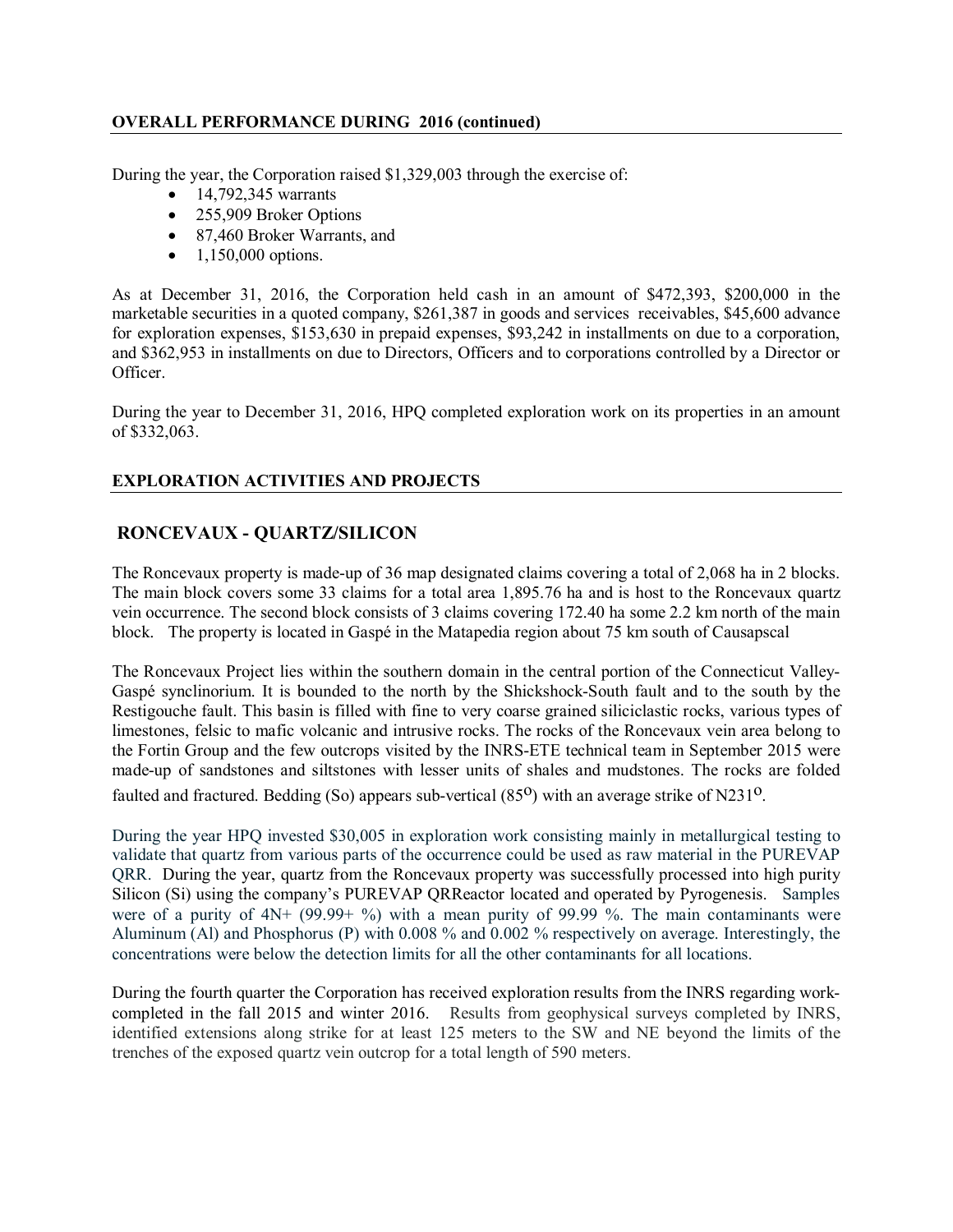# **RONCEVAUX - QUARTZ/SILICON (continued)**

Data collected from mapping of the trenches and various ground geophysical surveys by the ETE-INRS team revealed that the quartz vein network was injected along a faulted contact between a siltstone and sandstone rich sequence on the NW hanging wall and a more argillaceous and mudstone rich sequence to the SE foot wall. The vein system is about 8 m thick comprising a narrow footwall (0,35 m to 1.5 m) contact zone containing brecciaed wall rock fragments. Due to a thicker overburden, the hanging wall contact was only visible in trench VI where it exhibits similar features as the footwall contact zone.

This work consisted of:

- Cutting a twelve (12) line exploration grid to complete geological and geophysical mapping surveys;
- High Definition MAG survey (Total Field-GSM-19);
- Electro-magnetic Frequency domain (Iris Promis-10);
- Four (4) Tomographic Electric resistivity sections (ABEM Terrameter LS);
- New trenches were dug and former trenches were cleaned up to collect channel samples from the quartz vein and to collect samples weighing more than 200 kg;

The results from these surveys will help in planning a drilling program for the Roncevaux property. These drill holes should allow the Corporation to validate the purity of the SiO2 at depth and the historical resource estimates of 417,000 tonnes of high purity quartz held within the structure of the V1 vein (grades of 99.20% SiO2) (GM60610: Barrette, Jean- Paul. 2003. Rapport des travaux d'exploration minière sur la veine de quartz pur. Projet Silice Roncevaux, Canton Roncevaux, Gaspésie)

During the fourth quarter of 2016, the Corporation filed on SEDAR a NI 43-101-compliant Technical Report of the Roncevaux Property authored by Benoit Violette P.Geo. During the last week of April 2017, the Autorité des marches financier issued comments on certain statements of that report, to which the company will provide response within the following days.

During the last quarter of 2014, the Corporation received the results from the analysis of 20 quartz (SiO2) samples from the Ronceveaux property performed at ActivationLabs. The results varying between 99.37% and 99.86% purity with an average of 99.65% SiO2.

In march 2017, the Corporation agreed to sell to its wholly-owned subsidiary Beauce Gold Fields Inc. the Roncevaux exploration and extraction rights to Precious and Base Metals as well as to all other minerals except Quartz in exchange for 100,000 shares at a deemed price of \$0.10 each and a 5% NSR. Up to 4% of this royalty can be bought back by paying \$100,000 for each 0.10% NSR up to a maximum of \$4 million.

# **MARTINVILLE - QUARTZ/SILICON**

The Martinville Property (the "Property") is located in the Eastern Townships 180 km east of Montreal and 30 km south of Sherbrooke. Private forests and small farms mostly cover the region.Of the 8 claims that makeup the property a total area of 2.42 km<sup>2</sup> is available for exploration. The initial 2 claims are where the exploration work has been carried out and they host quartz veins that were historically worked on.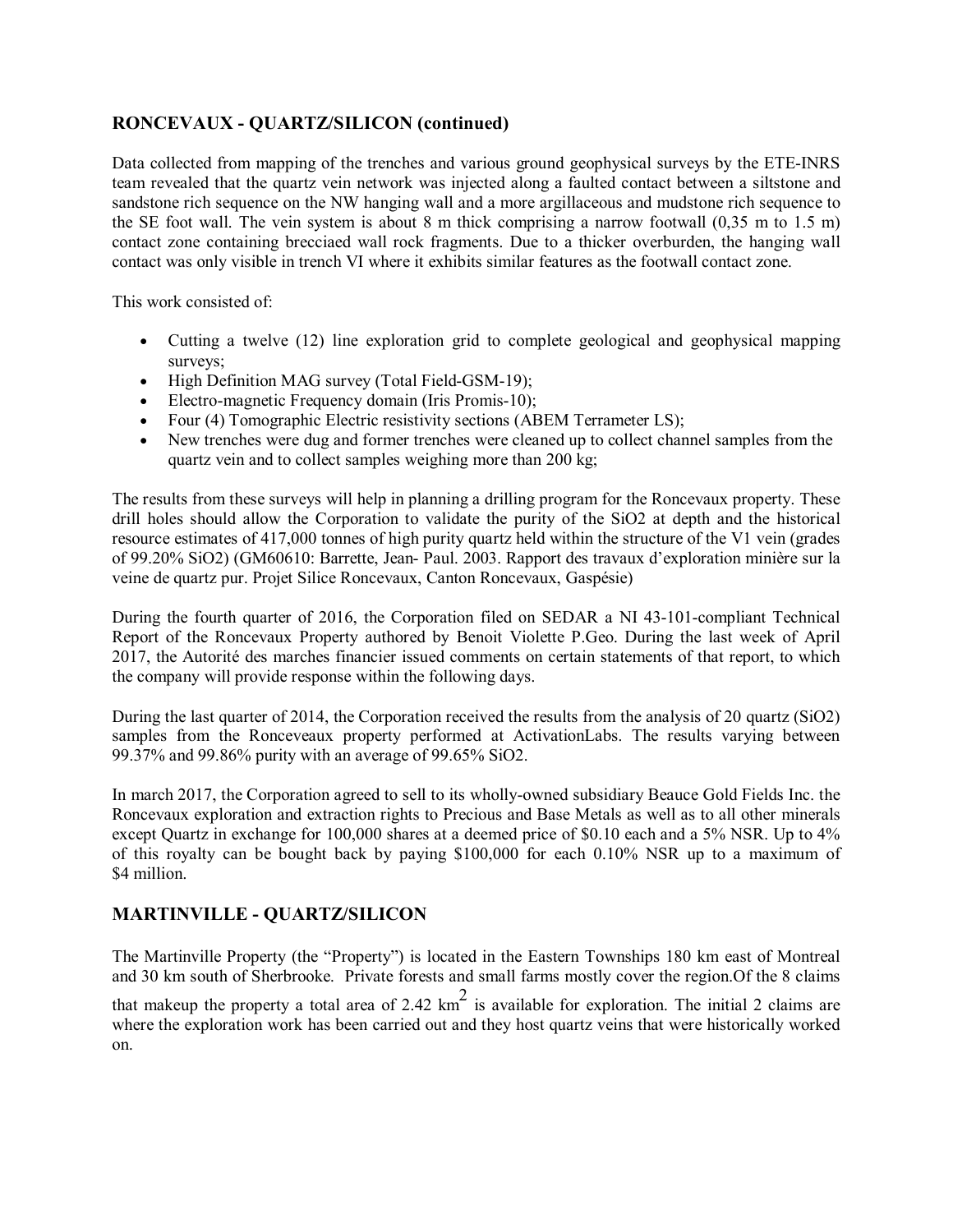# **MARTINVILLE - QUARTZ/SILICON (continued)**

The quartz deposit is made up of Schist encased hydrothermal quartz veins. A 1995 geophysical survey shows an exploration potential of more than 1,000,000 tonnes SiO2 using a surface length quartz vein of 200 m, averaging 2 to 23 meters in width while assuming a depth of up to 30 m (GM53696 : Pierre Vincent, "géosciences de l'établissement". 1995.). While pertinent this data is non-NI 43-101 compliant. To validate these estimates the Corporation plans on undertaking an exploration program that will be Ni-43-101 compliant.

During the first quarter 2016 the Corporation went forward with the preparation of 7 samples taken by INRS ("Institut National de la Recherche Scientifique") for the start of a series of metallurgical tests on its Quartz Silica under different operational scenarios. To ensure that the samples were not contaminated, they were cleaned using silicon carbide (an abrasive) and then pulverised in an agate mortar. The test was completed using atomic emission spectroscopy. the sample preparation INRS measured the samples taken in various quartz vein outcrops during the 2014 program. The analytical data measured by INRS – ETE Laboratory confirm for the Martinville property, the presence of very high purity Silica (SiO2) with a very low total concentration of all other main contaminants, around the 100 ppm level. This implies a purity of 99.99% SiO2. The total contaminant concentration (ppm) was established by adding the following elements (Titanium, Iron, Manganese, Magnesium, Calcium, Sodium, Potassium, Phosphorus, Chrome, Barium, Strontium and Copper).

During 2016 the Corporation invested \$211,889 in metallurgical tests to determine if the Martinville Quartz/Silicon, originating from various parts of the property, can be purified to 99.99% and more. To date the results are conclusive.

# **MONTPETIT QUARRY- QUARTZ/SILICON**

The Montpetit Silica Quarry property is composed of 4 claims covering an area of 243 hectares, located in the Montérégie Region of Québec, some 40 km south of Montreal and 7 km south of Saint-Clotilde-de-Chateauguay close to Hemmingford.

The deposit is composed of consolidated beach sand that was highly purified by segregation, sorting and leaching. Diagenesis has transformed this sand to a SiO2 quartzite deposit

No exploration work was done in 2016.

# **DRUCOURT - QUARTZ/SILICON**

The Drucourt Property is composed eight claims located in the North Shore Region of Quebec, some 700 km northeast of Montreal. The property covers 442 hectares mostly within crown land and a few private tracts. It is approximately 100 km west of Natashquan, QC.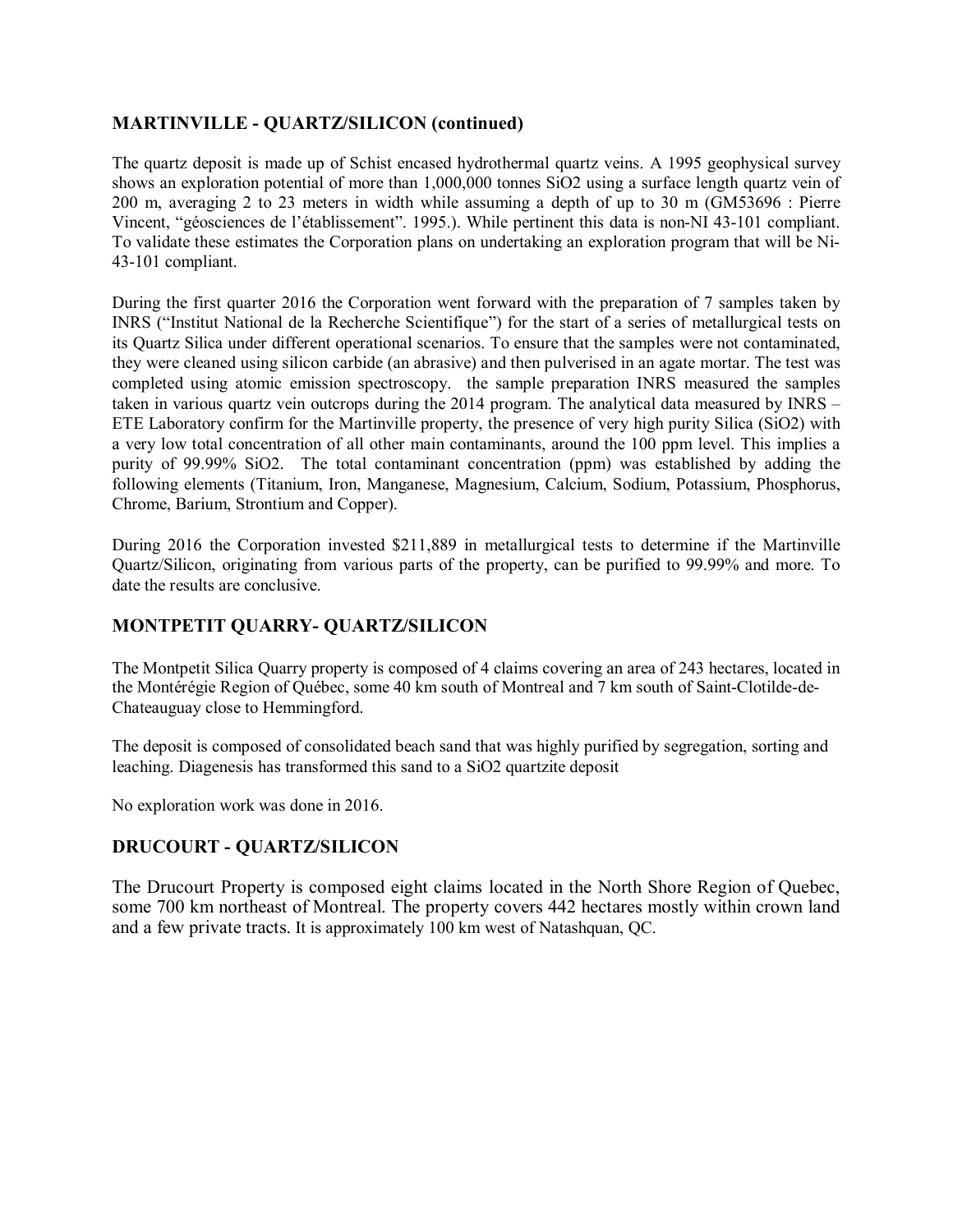# **DRUCOURT - QUARTZ/SILICON (continued)**

The property contains part of the quartzite bodies historically named Q1 to Q12. In 2014, a HPQ exploration team selected the Q-12 body for sampling due to its size, the historical work already done on it and its location 850 metres from road 138. The field crew localized the Q12 quartzite occurrence with a length of over 125 metres and over 45 m in width. From this site they successful extracted samples. Visually, the quartzite showed very high purity quartz with some impurities, mostly fine iron oxides due to surface weathering and in veinlets. The other quartz occurrences in the original claims and the additional claims were not explored at this time.

*(Pronovost, Jean-Marie. 2002. Évaluation des quartzites de la propriété Drucourt. Rapport des travaux présenté à André Liboiron et au fonds d'exploration minière de la Côte nord (F.R.E.M.) SAMEXOR Enr. GM59751. 33 pages. 3 plans)*

Results from the analysis of 13 quartz (SiO2) samples from the Drucourt property, done at Activation Labs varied between 97.60% and 99.90% purity. The average grade is 98.76% SiO2.

The Corporation invested \$76,248 in metallurgical testing seeking to determine if the quartz/silica from Drucourt can be purified to 99.99% +. To date the results are excellent. HPQ is using quartz/silica coming from various sections of Q12 to ensure that it can all be used as raw material to produce high purity Silicon grading 99.99%...

## **MALVINA - QUARTZ/SILICON**

The Malvina Property (the "Property") composed of 2 claims covering 121 hectares and is located in the Eastern Township, some 200 km east of Montreal, 50 km southeast of Sherbrooke and 5 km from the Quebec-Vermont border. The region is mostly covered by private forests and small scale farms.

The exploration campaign revealed that the mineralization appears to be located in a lens that is 15m by 16m. The mineralization seems to be linked with a post-orogenic event that created several shear zone filled with hydrothermal quartz.

No exploration work was done in 2016.

The property was first explored and sampled by the company in 2014. 100 kg of samples was collected. Results from the analysis of 6 quartz (SiO2) samples from the Malvina property were done at Activation Labs. The results vary between 98.21% and 99.23% purity. The average grade is 98.79% SiO2.

# **QUARTZ/SILICON - OTHERS**

The Quartz/Silicon - Others project is made up of four (4) claim blocks:

- One consists in four (4) claims, called the Saint-Gédéon covering 240 hectares in the Beauce region close to the US Border;
- The second one is called Saint-Ludger composed of four (4) claims covering 221 hectares in the Lac Mégantic area;
- One claim called Beaudoin project; and
- The last one called Bourque project, both in the Eastern Townships south of Sherbrooke.

\$12,125 of exploration work was done during the year consisting mainly in using quartz from various claims in metallurgical testing seeking to determine if the quartz/silica can be purified to 99.99% +. To date the results are excellent.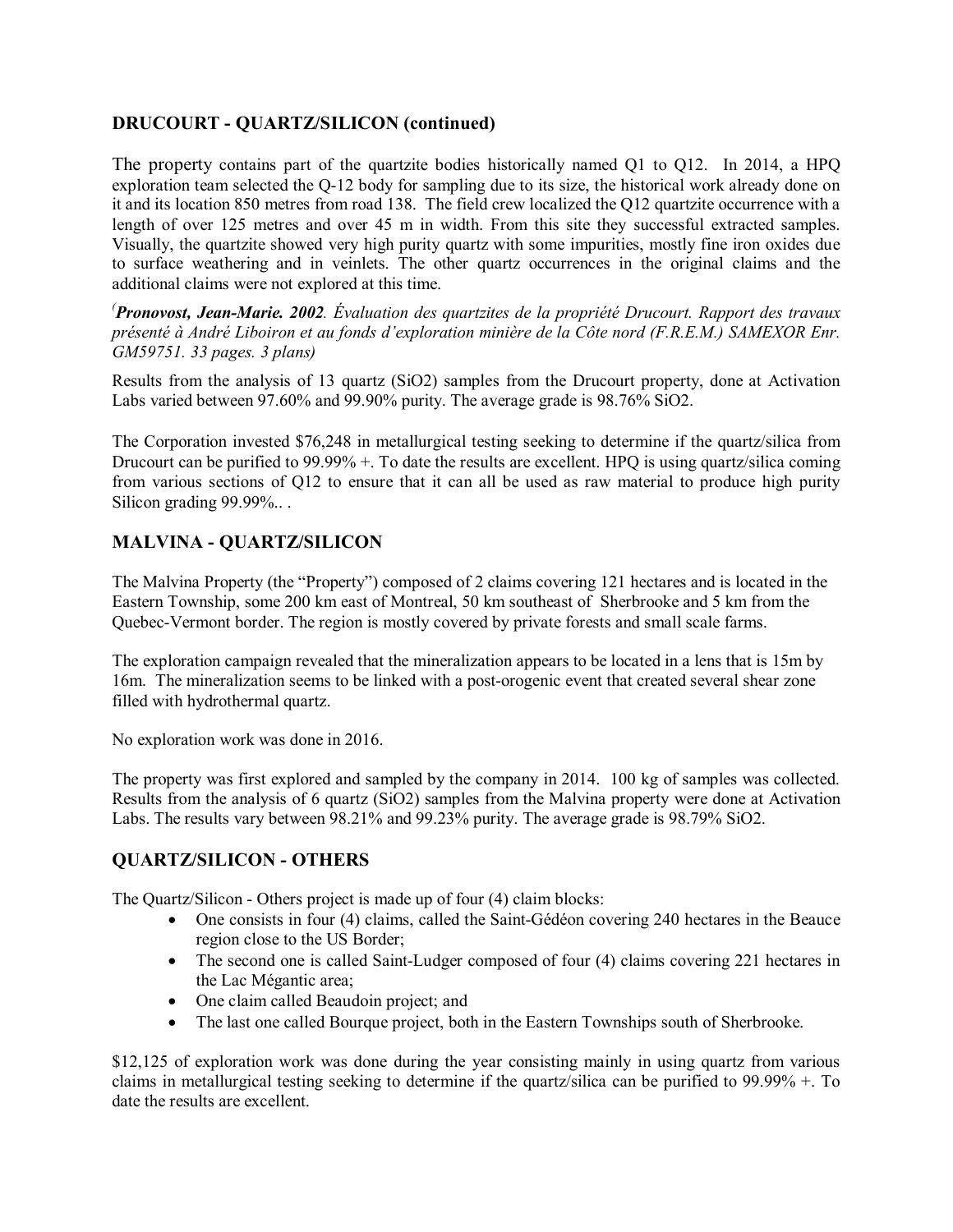## **HIGH PURITY QUARTZ/SILICON**

The Corporation announced that it had purchased from PyroGenesis the PUREVAP™ QRR Intellectual Property for \$1 million and will use it solely for the production of Silicon using Quartz from its properties.

HPQ Silicon had previously signed an Exclusive Worldwide agreement for the use of the PUREVAPtm Quartz Vaporization Reactor. The Corporation is striving to maximize the use of Quartz/Silicon coming from various locations on its properties. The results continue being conclusive.

The PUREVAP™ QRR technology consistently produces 99.97% (3N) pure Silicon Metal while using lesser quality Quartz. As the tests are ongoing results are improving.

The HPQ Silicon technology is a CleanTech Solar grade Silicon Metal (SG Si) production process based on simple science. It's the only one-step SG Si production process. Traditional methods convert SiO2 into Metallurgical Silicon (MG Si) which is then transformed into SG Si. These methods have an important ecological footprint (as much in regards to energy consumption than through the use of dangerous chemicals) and are expensive.

The PUREVAP™ QRR technology produces Sg Si at less than 20% of the current industry costs with CAPEX of 5% of the current industry standards with a 75% reduction of the carbon footprint. PUREVAP™ QRR produces 14.1 Kg of Co2 equivalents vs 54 Kg equivalent for traditional methods.

The technology uses a Submerged Arc Vacuum Plasma. As the Silicon is refined the contaminants are removed. This is done at very low atmospheric pressure and using a high temperature arc plasma, thus the contaminants are vaporized before the Silicon. The vaporized contaminants are: P, K, Mg, Ca, Mn, Pb, Al, Fe and others.

This Agreement, which originally was exclusively for the worldwide use of the technology, was entered into to guarantee the Corporation's ability to use most of the Quartz from its mining properties, including those where the grade is lower and couldn't be used to produce Silicon Metal using the traditional approach.

The tests performed by PyroGenesis using PUREVAP tm QRR confirm the successful elimination of contaminants found in Quartz to produce very high purity Silicon ( Nov. 2, 2016, HPQ press release). This release confirmed that it had succeeded in producing Silicon Metal using 97.57% pure Quartz. As the results were conclusive the Corporation elaborated an exploration program to evaluate the economic potential of each of its mining sites. The quality of the quartz extracted from its sites will allow the Corporation to continue evaluating the efficacy of its pilot plant equipment during the transformation of Quartz into high purity Silicon Metal.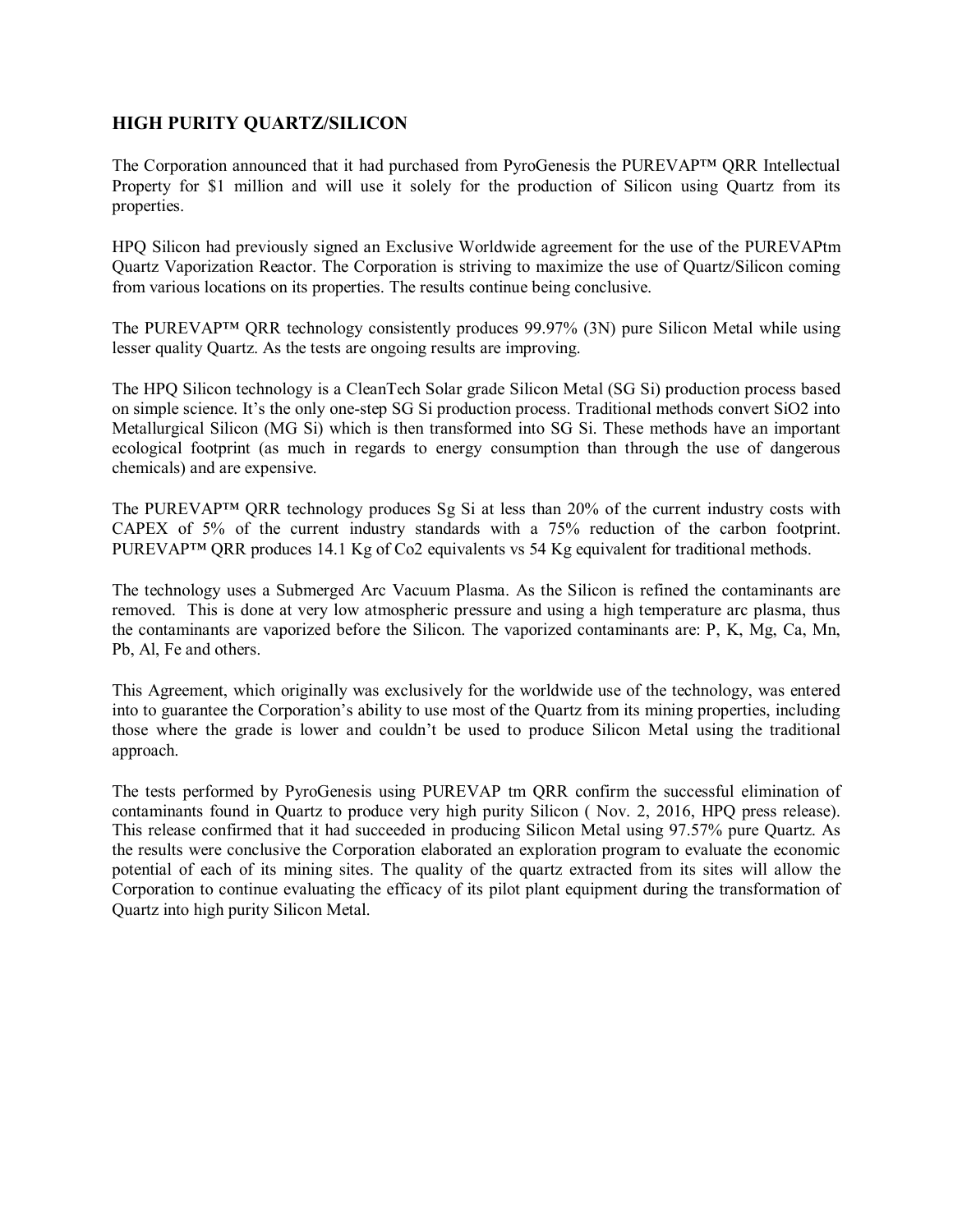# **HIGH PURITY QUARTZ/SILICON (continued)**

Results announced during the quarter indicate that the technology regularly delivers Silicon with close to 99.99% (4N) pure Silicon. In the case of lower purity Quartz the current purity attained is around 97.5%.

The first tests show the efficacy of the technology to remove the following contaminants:

- Aluminium elimination between 74% and 98%;
- Boron elimination between 83% and 98%;
- Calcium elimination between 12% and 99%;
- Iron elimination between  $-214\%$  to  $+61\%$ ;
- Phosphorus elimination between 67% and 97%; and
- Titanium elimination between -321% and -49%.

The Corporation thinks it can address the Iron increases in concentration by introducing different separation methods while for Titanium the increases in concentration are due to its low partial pressure and this issue should be resolved through future process adjustments.

During the year HPQ released results using lower purity Quartz samples from its properties. This type of Quartz does not meet minimum industry standards for the production of Ferro Silicon or Silicon Metal (Si). Using the PUREVAP™ QRR technology it reached purity of between 98.5% to 99.5%, removing up to 92% of the impurities and reaching an average purity of 99.936% (see September 29 and November 2, 2016, press releases).

The Corporation has also announced that the technology can produce Silicon Metal with a 4N purity (99.99% SiO2) while using inferior grade material (98.14% SiO2) by treating it ine the PUREVAP QRR jointly developed by PYROGENESIS and the Corporation.

According to the agreement with PyroGenesis an amount of \$7,260,000 is planned for placing an order for a 200 metric tonne per year Silicon Metal pilot plant equipment. PyroGenesis must design, build and start up a pilot Silicon Metal PUREVAP™ vaporisation reactor which will use HPQ Quartz from its various properties. The specifics are:

- \$4.43-million for the design, fabrication, assembly, cold commissioning and testing;
- $\bullet$  \$520,000 for the hot commissioning of the pilot system; and
- \$2.31-million for testing and operating the pilot system during 10 months.
- The joint work with PyroGenesis is in transition from the characterisation testing which is almost done to the design and manufacturing of the pilot plant equipement.
- These two phases are running simultaneously since work is ongoing to find the best methoid to optimize the increase in throughput of the PUREVAP QRR process.
- The need to produce the needed data for the design and the fabrication of the pilot plant equipment which would produce high purity Silicon to Solar Grade Silicon, as released on August  $2<sup>nd</sup>$ , 2016.
- To complete the various tests according to various operational scenarios to identify the best efficient method to produce high grade to Solar Grade Silicon.

Using the PUREVAP™ QRR technology PyroGenesis is continuing its testing of Quartz samples from HPQ's Drucourt and Mainville properties. A SiO2 purity of between 97.5% to 99.99% has been attained from many samples.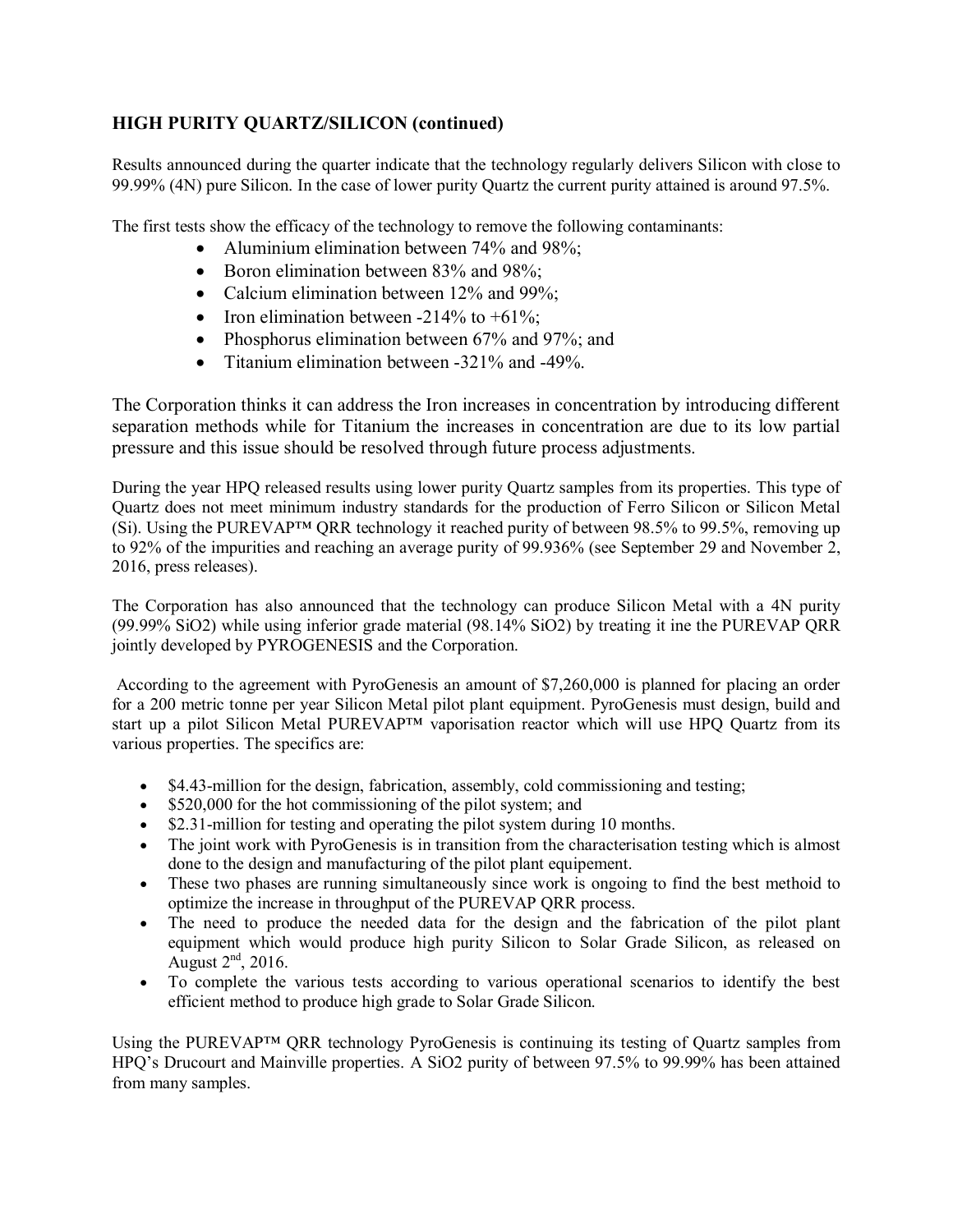# **GOLDEN HOPE – BELLECHASSE-TIMMINS MINE OPTION**

Following a disagreement between the Corporation and Golden Hope Mines ("GNH"), dating to late 2015, HPQ had initiated legal action against GNH in an effort to defend its interests in the project. This action was to be heard later in 2017. The corporation recently signed a non-binding MOU with Golden Hope which should lead to the signature of a new option and joint-venture agreement by which HPQ could acquire a 50% interest in the Timmins Bellechasse project. Legal actions have been suspended and will be revoked upon signature of the new agreement.

This new letter of intent with GNH, which includes a new Option and JV agreement where HPQ could acquire an interest of up to 50% in the Timmins Bellechasse project, should soon be signed by the parties. It will contain roughly the same conditions as the original agreement. New timelines have been agreed to and the Corporation must participate in a Private Placement of common shares of GNH in an amount of \$150,000.

## **ASSETS HELD FOR SALE**

#### **BEAUCE PLACER**

The Beauce-Placer Project is made up of 52 mostly contiguous claims covering a total area of 1,645 hectares. Through ongoing selective staking the Corporation has also added other claims that are interesting and add to the strategic value of the project but are elsewhere in the region. The claims are located in the Beauce region of Quebec some 70 km south-east of Quebec City. Historically this region was the site of the first commercial gold production in Canada and is also one of the largest placer gold areas in Eastern North America.

In March 2017, the Corporation filed, for approval, with TSX-Venture Exchange the Sales agreement for the 52 claims as well as for the sale of the 7 real estate lots that make up the bland where the Beauce-Placer project is located. As a consideration for this sale BGF has agreed to issue to HPQ 25,000,000 common shares at a deemed price of \$0.10 per share. BGF will also assume the mortgage liability that guarantees the \$180,000 note found in HPQ's Balance Sheet.

HPQ has also agreed to grant to BGF the Exploration and Extraction rights to all Precious and Base metals from the Roncevaux property as well as to all minerals except for Quartz. As a consideration for this BGF will issue to HPQ 100,000 common shares, at a deemed price of \$0.10, as well as grant it a 5% NSR on all metal and mineral production. BGF can acquire up to 4% of this NSR against payments of \$100,000 for each 0.10% NSR interest to a maximum of \$4 million.

These transactions are subject to regulatory approval.

During the year, the Corporation's created a HPQ wholly-owned subsidiary which will operate under the name "Beauce Gold Fields Inc." ("BFGI" or "Gold Fields"). Gold Fields has initiated its listing application with the Canadian Securities Exchange. Approximately 80% shares to be held by HPQ in the subsidiary will be distributed to its shareholders in accordance with the resolution adopted by the shareholders to that effect.. At the end of of 2016 the Corporation filed on SEDAR an updated NI 43-101 compliant report on the Beauce Placer project. During the last week of April 2017, the Autorité des marches financier issued comments on certain statements of that report, to which the company will provide response within the following days.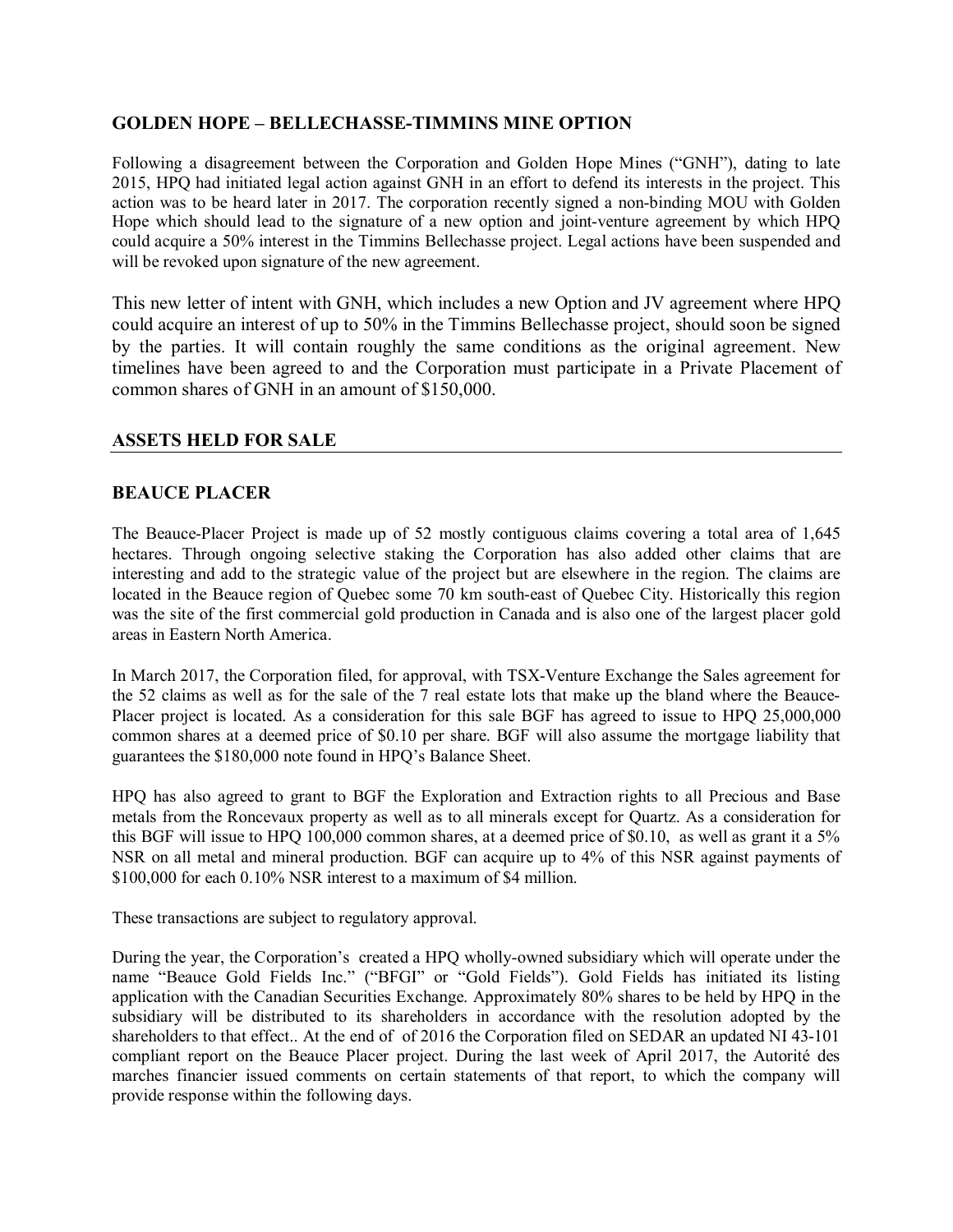## **BEAUCE PLACER (continued)**

BGFI will continue the efforts undertaken by HPQ to locate the source of the Beauce Placer deposit. The area where the Beauce-Placer project is located hosts a non-consolidated sedimentary unit 6 kilometer in length (a Saprolite unit underlays a brown diamictite unit on surface). This formation is the location of this historically important deposit. The work done to date by the Corporation revealed the presence of delicate gold in the Saprolite that is an indicator that the gold originates from nearby. This discovery allows the Corporation to hope that it could discover an important gold potential on its claims. (Please refer to the NI 43-101-compliant report filed by Uragold [now HPQ] on January 8, 2015).

For 2017, the Corporation or once Beauce Gold Fields Inc. is listed will plan an exploration program focused on the detection of deep sulfuric mineralization targets of the Beauce-Placer project. The exploration program, of which about 80 % is financed through government subsidies and the balance by BGFI, will be staffed by an internationally renowned multidisciplinary geophysical team. The program objectives will be the study and the identification and localisation of gold sources that led to the Beauce-Placer occurrence and to better understand the property potential.

The program will consist in systematically collecting magnetic and gravimetric data along various sections perpendicular to the geology of the St-Simon-les-Mines region. After which the team will complete an electromagnetic survey between 0 to 2,000 meters to identify the geoelectric character of the Bellechasse Gold Belt. According to previous electric resistivity work completed by INRS, this method uncovered the presence of strong anomalies located in the rock substratum found under the Quaternary units that underlay the Placer. (March 2013 press release)

The geophysical and petrophysical survey is subsidized mainly through a subsidy from FQRNT-Mines ("Fonds de recherche du Québec - Nature et technologies") (FRQNT).

The multi-disciplinary team will have representatives from the following institutions:

- INRS-ETE (Eau-Terre and Environnement);
- UQAT (Université du Québec en Abitibi-Témiscamingue) :
- The Geological Survey of Canada;
- MERN (Énergie et Ressources Naturelles-Québec);
- Paris VI Sorbonne (Université Pierre et Marie Curie); and
- Zonge International from Tucson, Arizona, USA.

## **EXPLORATION AND EVALUATION EXPENSES**

The deferred exploration expenses (before exploration credits and mining rights) for the quarter ending on December 31, 2016 totalled \$157,717 compared to \$138,895 for the same period last year.

The deferred exploration expenses (before exploration and mining rights credits) for the year ending on December 31, 2016, were \$332,063 compared to \$225,625 for the same period last year, an increase of \$106,438.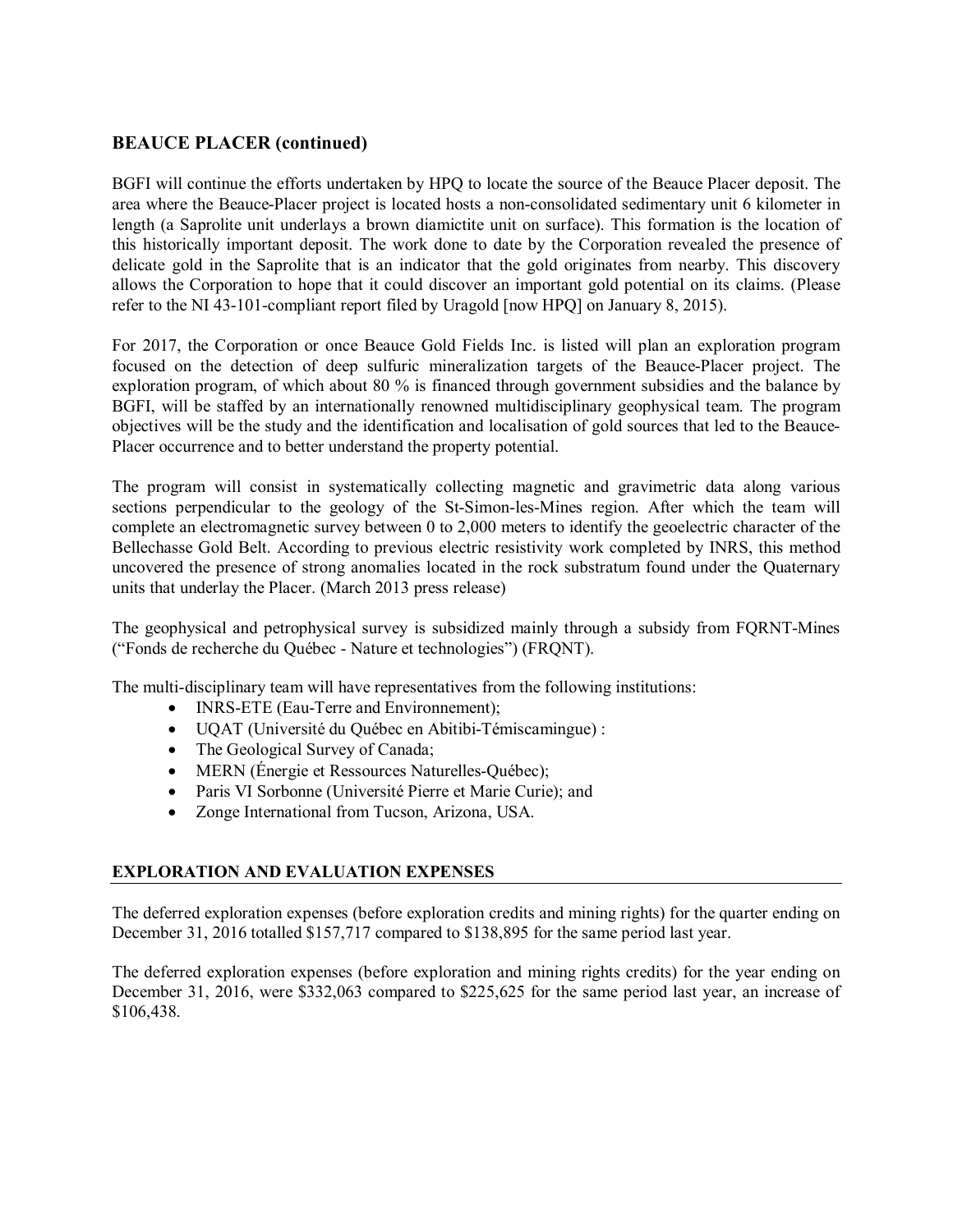#### **EXPLORATION AND EVALUATION EXPENSES (continued)**

The Company objectives for fiscal 2017 and 2018 are to continue the exploration program seeking to establish mineral resources for the Roncevaux property following the 2014 results and for HPQ-Silicon to continue preparing scenarios for its other quartz properties. The results from this work will allow the elaboration of various scenarios such as more in-depth exploration or the sale or lapsing of the claims. During the year, the Corporation collected a number of samples from its properties , processed them using the PUREVAP QRR technology and sent them for metallurgical testing to an independent laboratory to determine the Silicon purity levels obtained considering they came from Quartz of various quality and from random locations on the claims.. The results were conclusive.

Here is a detailed exploration and evaluation comparative analysis of costs and expenses for the quarter ending on December 31, 2015 and 2016.

|                                              | Quarter ending December 31 |           | Period ending December 31 |           |
|----------------------------------------------|----------------------------|-----------|---------------------------|-----------|
|                                              | 2016                       | 2015      | 2016                      | 2015      |
|                                              | \$                         | \$        | \$                        | \$        |
| Beginning balance                            | 1,209,195                  | 912,804   | 1,034,849                 | 837,665   |
| Add:                                         |                            |           |                           |           |
| Geology                                      |                            | 70,379    | 8,082                     | 127,979   |
| Rental and maintenance                       | 1,157                      | 655       | 1,842                     | 655       |
| Analysis                                     | 92,023                     | 66,88     | 257,602                   | 95,718    |
| Supervision and reports                      | 64,537                     |           | 64,537                    |           |
| Management fees                              |                            | 1,273     |                           | 1,273     |
|                                              | 157,717                    | 138,895   | 332,063                   | 225,625   |
|                                              |                            |           |                           |           |
| Balance before credits                       | 1,366,912                  | 1,051,699 | 1,366,912                 | 1,063,290 |
| <b>Exploration credits and Mining Rights</b> | 19,455                     | (15,250)  | 19,455                    | (26, 841) |
|                                              | 1,386,367                  | 1,036,449 | $\overline{1,}386,367$    | 1,036,449 |
| Less: Write-offs                             |                            | 1,600     |                           | 1,600     |
| Assets held for sale                         | 844,745                    |           | 844,745                   |           |
| Ending balance                               | 541,622                    | 1,034,849 | 541,622                   | 1,034,849 |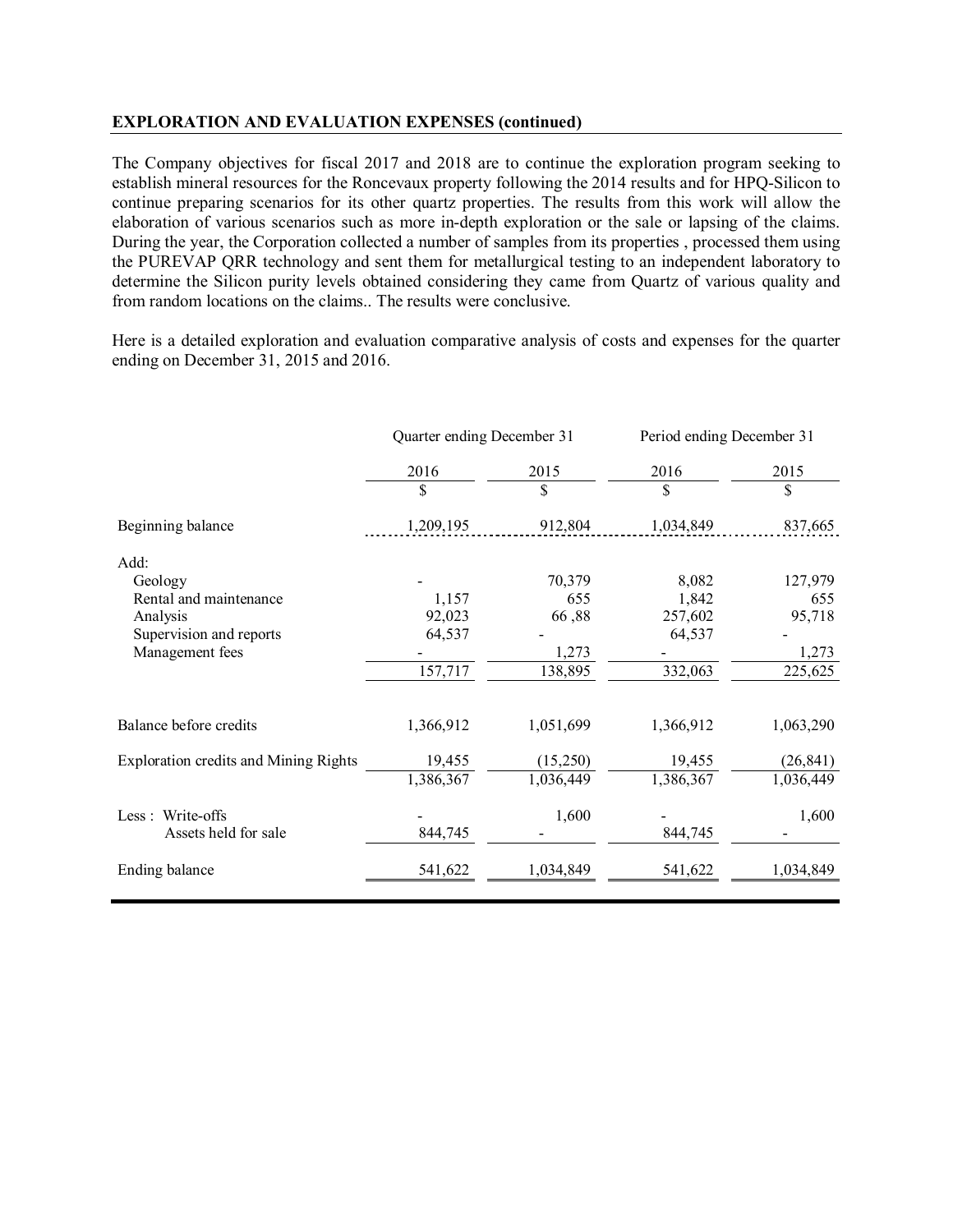# **SELECTED FINANCIAL INFORMATION FOR THE QUARTER**

|                                          | <b>Financial Periods 2016</b> |                 |              | <b>Financial Periods 2015</b> |              |                |              |               |
|------------------------------------------|-------------------------------|-----------------|--------------|-------------------------------|--------------|----------------|--------------|---------------|
| <b>Quarter end</b>                       | <b>Dec. 31</b>                | <b>Sept. 30</b> | June 30      | <b>Mar. 31</b>                | Dec. 31      | <b>Sep. 30</b> | June 30      | Mar 31        |
|                                          | $\mathbf{\$}$                 | $\mathbf{s}$    | $\mathbb{S}$ | $\mathbf S$                   | $\mathbf{s}$ | $\mathbb{S}$   | $\mathbb{S}$ | $\mathcal{S}$ |
| Operating                                | 1,421,465                     | 370,629         | 421,561      | 288,565                       | 424,311      | 429,233        | 240,901      | 173,353       |
| Net Loss                                 | 1,476,982                     | 373,594         | 436,540      | 302,566                       | 424,438      | 435,838        | 256,681      | 186,053       |
| Loss per share<br>(basic and<br>diluted) | (0.02)                        | (0.00)          | (0.00)       | (0.00)                        | (0.01)       | (0.00)         | (0.00)       | (0.00)        |
| <b>Current Assets</b>                    | 3,497,544                     | 1,282,390       | 1,391,805    | 997,981                       | 875,646      | 938,992        | 826,663      | 530,775       |
| <b>Total Assets</b>                      | 7,840,995                     | 5,899,863       | 3,813,490    | 3,385,603                     | 3,140,236    | 3,008,521      | 2,828,617    | 2,491,228     |
| Current<br>Liabilities                   | 735,418                       | 500,854         | 668,253      | 634,315                       | 439,541      | 359,661        | 255,087      | 258,667       |
| Non-current<br>Liabilities               | 2,069,876                     | 1,519,179       | 707,246      | 703,758                       | 930,286      | 926,286        | 923,392      | 811,761       |
| Shareholders'<br>Equity                  | 5,035,701                     | 1,903,477       | 1,375,499    | 1,338,499                     | 1,770,409    | 1,286,492      | 1,178,479    | 1,070,428     |

The following table presents Selected Financial Information for the last eight quarters.

## **DISCUSSION ON THE FINANCIAL INFORMATION OF THE SELECTED QUARTER**

## **TOTAL PERFORMANCE**

For the last quarter of fiscal 2016, the Company saw an increase in its Net Loss of \$1,052,544 (248%) (\$1,476,982 vs \$428,438), while operational costs increased by \$997,154 (235 %) (\$1,421,465 vs \$424,311) while during the last seven quarters the respective averages were \$345,101 and \$335,508.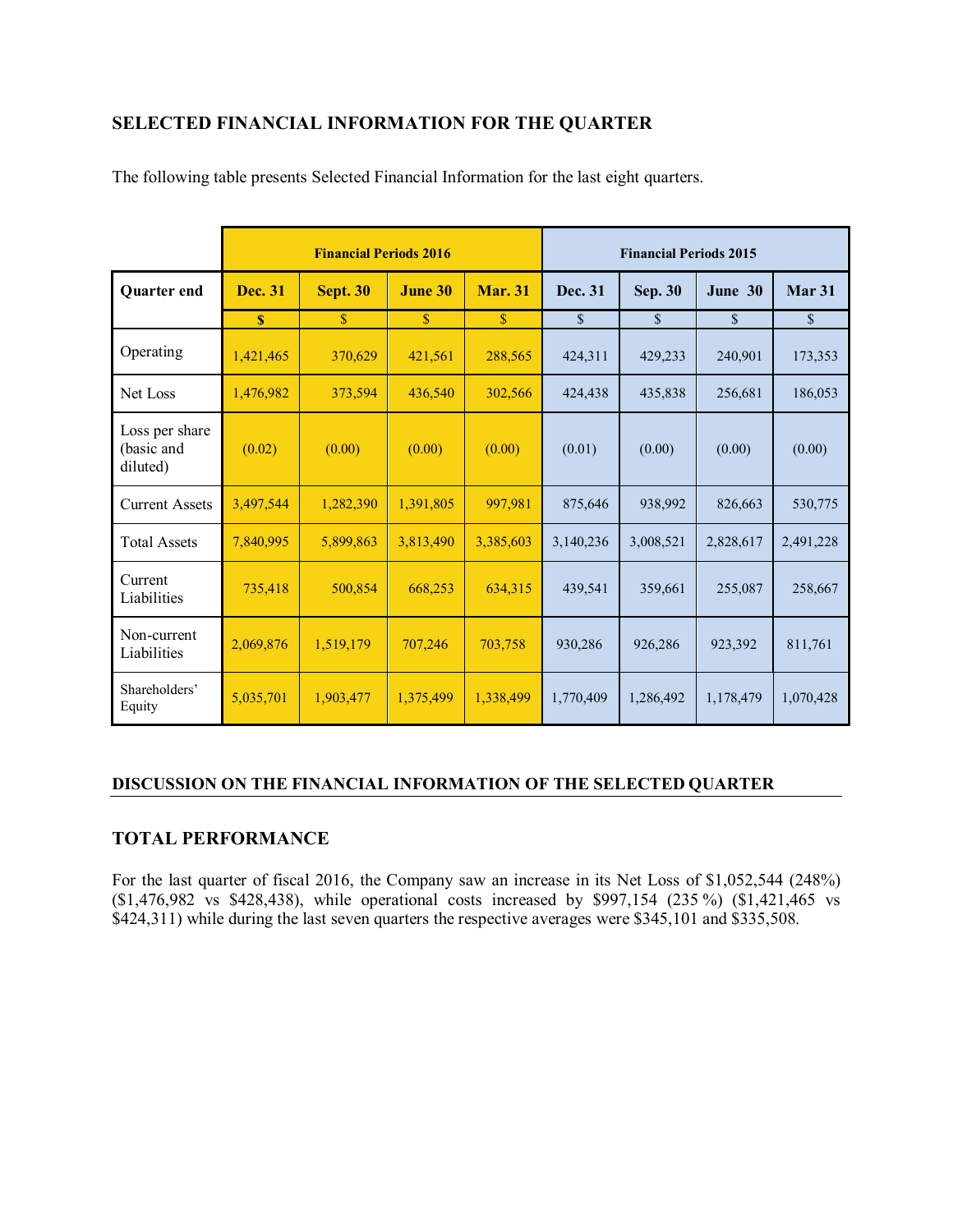### **NET LOSS ANALYSIS**

The increase of its Net Loss by \$1,052,544 (248%) (\$1,476,982 vs \$424,438), comparatively to the same period in 2015, comes from an increase in the operational expenses of \$997,154 (235 %) (\$1,421,465 vs \$424,311). This increase in operational costs is mainly related to salaries and employee benefits expense.

The increase in salaries and employee benefits expense of \$912,142 (623%) (\$1,058,506 vs \$146,364) is manly related three areas: to the value of the Options granted to the Company Officers and Directors and is included in the Share-based payments account. This difference was \$638,199 (\$638,199 vs \$0), Salaries and employee benefits expense \$207,509 (or 288%) (\$279,555 vs \$72,046) as well as management fees \$150,000 (or 400%) (\$187,500 vs \$37,500). These increases represent performance bonuses granted to management as well as options granted to Officers and Directors of the Company.

There was an increase in operating expenses of \$88,384 (32 %) (\$361,962 vs \$273,578). This increase is due to a number of factors: professional fees of \$68,898 (or 34%) (\$268,792 vs \$199,894), Investor Relations \$10,077 (\$10,077 vs \$0). The increase in Professional Fees compared to the same period last year is due to work done for the research and marketing of Quartz and its derivatives as well as to increased legal fees. The increase in Investor Relations fees is made up of the value of share-based payments. All other expenses are similar to the same period last year.

In the section Other income and expenses increased by \$51,578 (\$43,996 vs -\$7,612). This increase in due mainly to the difference between the Net Present Value of the Royalties to be Paid of \$44,848 and the reduction in the Interest costs to pay on the outstanding Note.

#### **SELECTED FINANCIAL INFORMATION FOR THE 2016 PERIOD**

The following table presents Selected Financial Information for fiscal 2016, 2015, 2014 and 2013.

|                                       | <b>FISCAL ENDING</b> |                  |                  |                    |  |
|---------------------------------------|----------------------|------------------|------------------|--------------------|--|
|                                       | 2016<br>31/12/16     | 2015<br>31/12/15 | 2014<br>31/12/14 | 2013<br>31/12/2013 |  |
|                                       | $\mathbf{s}$         | S                |                  | S                  |  |
| Operating expenses                    | 2,502,220            | 1,267,798        | 1,628,142        | 1,001,822          |  |
| Net loss                              | 2,589,682            | 1,303,010        | 1,674,423        | 679,757            |  |
| Results per share (basic and diluted) | (0.02)               | (0.01)           | (0.03)           | (0.01)             |  |
| <b>Current Assets</b>                 | 3,497,544            | 875,646          | 481,479          | 649,964            |  |
| <b>Total Assets</b>                   | 7,840,995            | 3,140,236        | 1,751,918        | 2,509,503          |  |
| <b>Current Liabilities</b>            | 735,418              | 439,541          | 273,206          | 828,147            |  |
| Non-current Liabilities               | 2,069,876            | 930,286          | 727,818          |                    |  |
| Shareholders' Equity                  | 5,035,701            | 1,770,409        | 750,894          | 1,681,356          |  |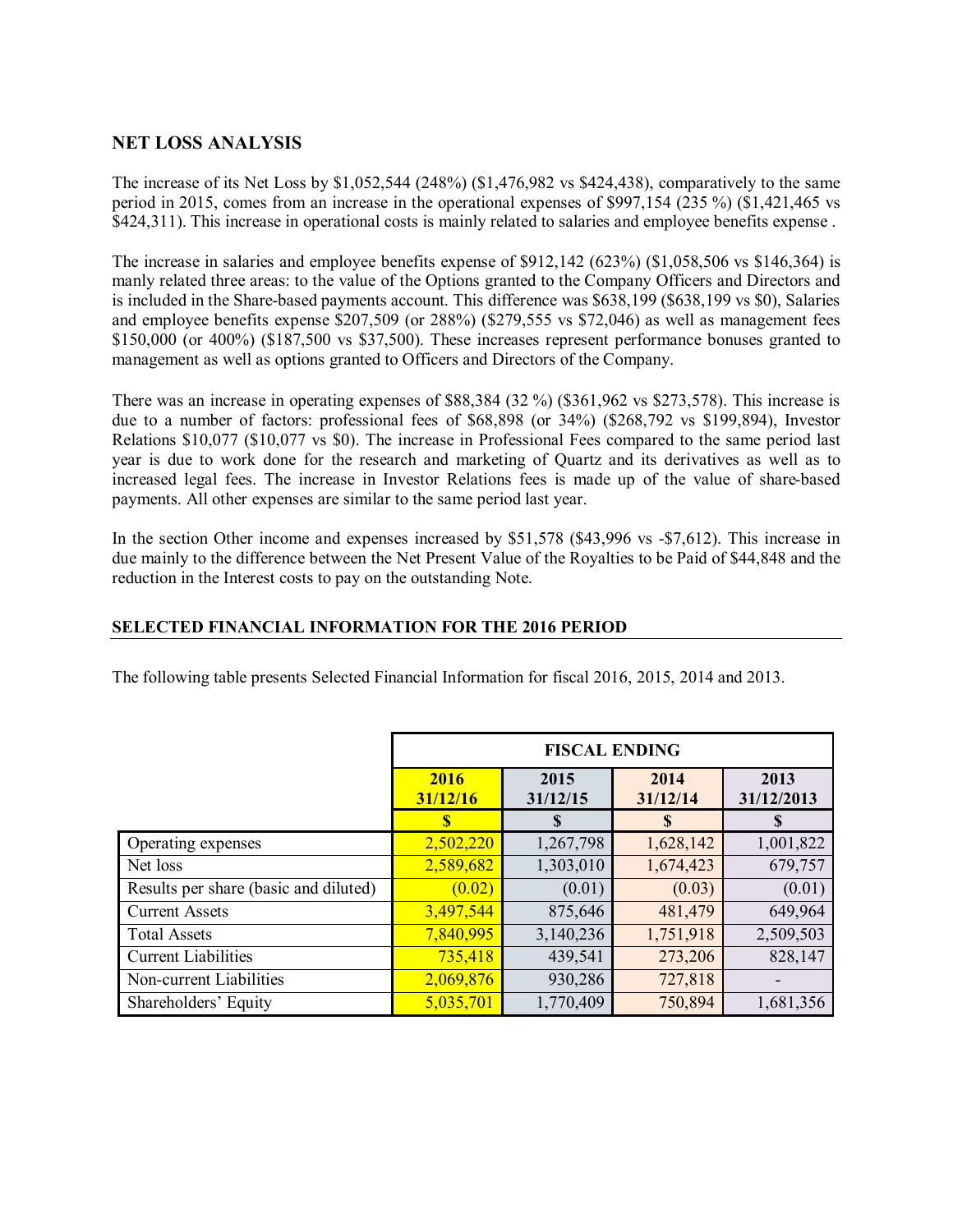## **OVERALL PERFORMANCE**

To date, in comparison to 2015, the Company has seen an increase in its Net Loss of \$1,286,672 (98%) (\$2,589,682 vs \$1,303,010), while costs of operations went up by \$1,234,422 (97 %) (\$2,502,220 vs \$1,267,798) while during the last three previous periods these costs averaged respectively \$1,219,063 and \$1,299,254.

## **DISCUSSION ON NET RESULTS**

There was an increase in Net Loss of \$1,286,672 (98%) (\$2,589,682 vs \$1,303,010), compared to 2015, while its costs of operations increased by \$1,234,422 (97 %) (\$2,502,220 vs \$1,267,798). This is divided amongst Salaries and employee benefits expense \$906,654 and other operating expenses \$329,349.

The increase in Salaries and expenses is related to personnel Benefits of \$906,654 (160%) (\$1,472,786 vs \$566,132). This increase is caused by the value of the options granted to Officers, Directors and Consultants for an amount of \$638,199. During the period the Company granted 4,600,000 options compared to 3,600,000 options during 2015. The weighted adjusted value of the granted option is higher than for the same period last year. As the Company's share price evolved rapidly in relation to the average of the previous years the volatility index used to calculate the value of the options has gone up similarly. This impacted directly the accounting value of the options. During the period the Board of Directors granted performance bonuses to the Officers of the Company in an amount of \$350,000. The value of the Directors Tokens for the year totaled \$70,500 and increase of \$18,500 compared to the previous year. This amount was not paid during the year but appears as a Due to Directors, Officers and a corporation held by a Director.

There was an increase in other operating expenses of \$329,349 (57%) (\$1,026,396 vs \$697,047) compared to 2015. This increase is directly due to an increase of \$256,173 (50%) (\$770,584 vs \$514,411) in professional and consultation fees; an increase in Investor Relations fees of \$24,754 (\$24,754 vs \$0); to an increase in travel expenses of \$34,306 (85%) (\$74,796 vs \$40,490), an increase in Shareholder Information charges of \$11,911 (24%) (\$62,319 vs \$50,408). The exceptional increase in professional and consultation fees is due to the development, research and marketing of quartz and its derivatives as well as to legal fees. The increase in Investor Relations costs of \$24,754 is mainly made up of share-based payments of \$16,354 issued in accordance with the service contract with Paradox Public Relations Inc.

The increase in traveling expenses is due to added travels in Quebec and Ontario as part of the efforts to raise Private Placement Financings. In early November 2016, the Company made a number of presentations in Europe with various players in the Silicon markets and a participation in the "International Metals and Commodities Show" in Munich, Germany. The increase of \$11,911 (24%) (\$62,319 vs \$50,408) in shareholder information is due to an increase in the number of shareholders well as to a greater number of share certificates being issued as a result of the exercise of Options, Warrants and Broker's Options.

In the section Other income and expenses, financial income increased by \$34,345 (\$87,979 vs \$53,634). An amount of \$10,000 came from the variation in the fair value of the marketable securities between its acquisition costs and the market value at the end of the period. As far as Financial costs the Company amortization change of the present value of the royalties payable for an amount of \$44,848. During the period there was no gain on Debt Settlement compared to 2015. This represented an amount of \$17,741.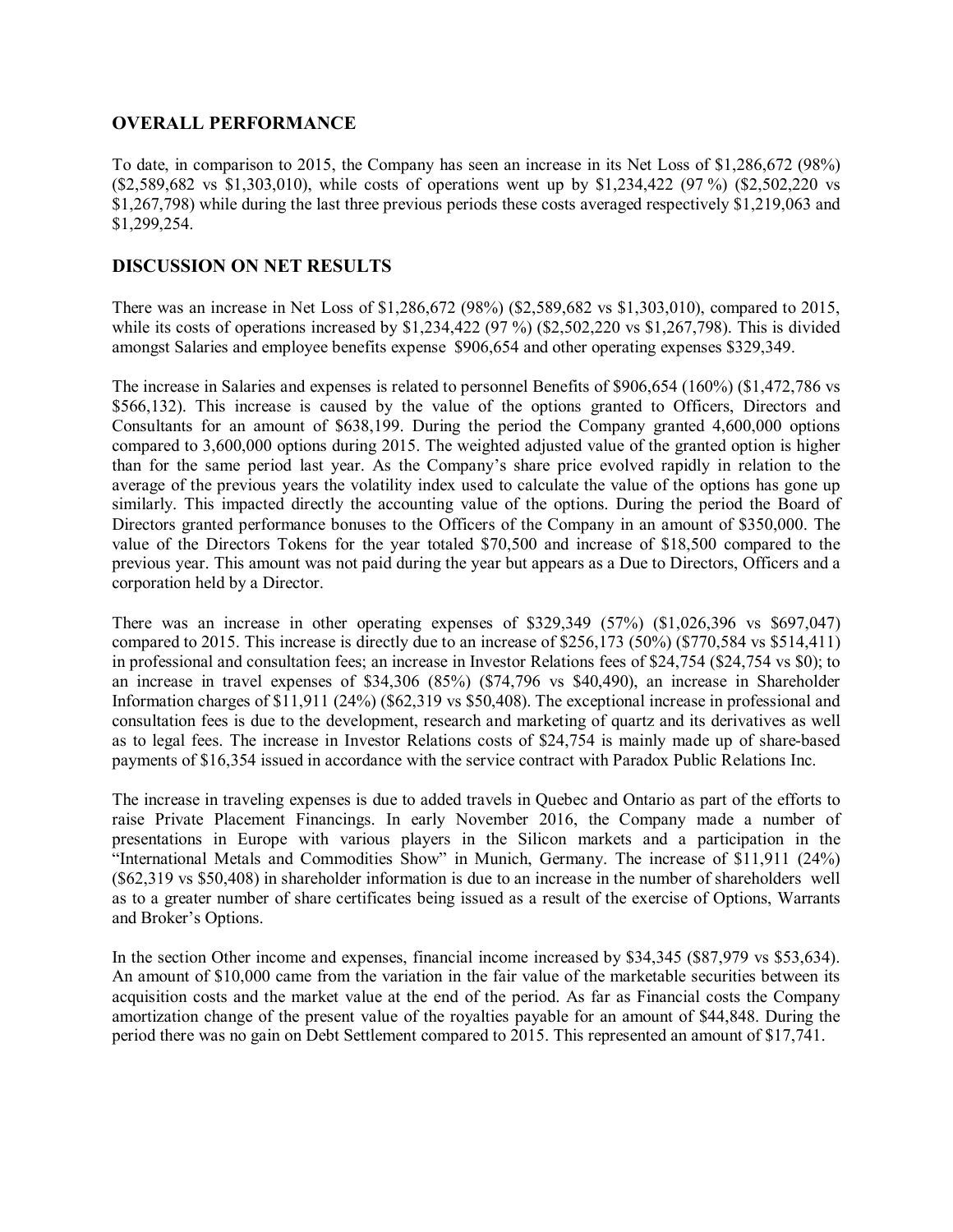# **LIQUIDITIES AND CAPITAL RESOURCES**

The Company ended the December 31, 2016 period with a working capital of \$2,762,126 (\$436,105, as at December 31, 2015). The current assets totalled \$3,497,544: cash on \$472,393 (vs \$177,585 as at Dec. 31, 2015), Marketable securities in a quoted company \$200,000 (\$0 in 2015), HST receivables \$261,387 ( \$36, 534 as at Dec. 31, 2015), Tax Credits receivable \$0 (\$33,400 on Dec. 31, 2015), advance for exploration expenses \$45,600 (\$115,281 as at Dec. 31, 2015), a deposit \$0 (\$50,000 on Dec.31, 2015), prepaid expenses of \$153,630 (\$88,796 as at Dec. 31, 2015), Assets held for sale of \$1,908,339 (\$0 in 2015) an instalment on due to a company of \$93,242 (\$96,801 as at 31 December, 2015), as well as instalments on due to Directors, Officers and company controlled by a Director or Officer \$362,953 (\$277,249 as of December 31, 2015).

The marketable securities in a quoted company for a value of \$200,000 represent an investment with an adjusted cost basis in PyroGenesis for a value of \$190,000. The HST receivable for \$261,387 comes from the payment of bills related mainly to the Pilot Plant Equipment being designed and built. The advance on exploration costs of \$45,600 represent metallurgical testing to be done by the consultant. The prepaid expenses of \$153,630 are made up of fees related to the listing on the CSE of the subsidiary's shares, the remuneration on a service contract with a consulting firm based outside of Quebec as well as a membership contract for 2017. The assets held for a Sale of \$1,908,339 represent the value of the Beauce Placer project to be sold to BGF. To eliminate the possibility of legal action the Corporation paid part of a sum due to a supplier, this amount being classified in the Financial Statements as an instalment on a due to a company of \$93,242 (nominal value \$99,000). The Company received a \$7,000 reimbursement during the period. In the Instalments due to a directors , Officers and company controlled by a Director or Officer of \$362,953 (nominal value \$383,000) saw the Company remit a sum of \$85,000 and an Officer reimbursed the sum of \$5,230 during the period.

During this period the Company acquired the PUREVAP™ intellectual property from PyroGenesis for an amount of \$1,000,000. In addition the Company has included in intangible assets an amount of \$815,427 which represents the net present value of the royalties payable at a 22% rate over 20 years for a total sum of \$4,600,000. There were Patents costs of \$32,635. The Company acquired \$1,675,058 of assets: \$1,672,000 of equipment under construction and \$3,058 for computer equipment.

Current liabilities totalling \$735,418 (\$439,541 as at Dec. 31, 2015) were made up of amounts owed to trade and others payables of \$393,878 (\$346,494 as at Dec.31, 2015) and Notes payables of \$180,000. These notes are included in current liabilities since they mature in less than 1 year. The sums due to Directors, Officers total \$0 (\$92,530 as at Dec. 31, 2015). These sums were mostly composed of salaries, fees and remuneration of director. The non-current liabilities of \$2,069,876 (\$90,286 as at Dec. 31, 2015) are due to Directors, Officers and a company controlled by a Director \$1,209,601 (Nominal value \$730,110) as well as royalties payable of \$860,275.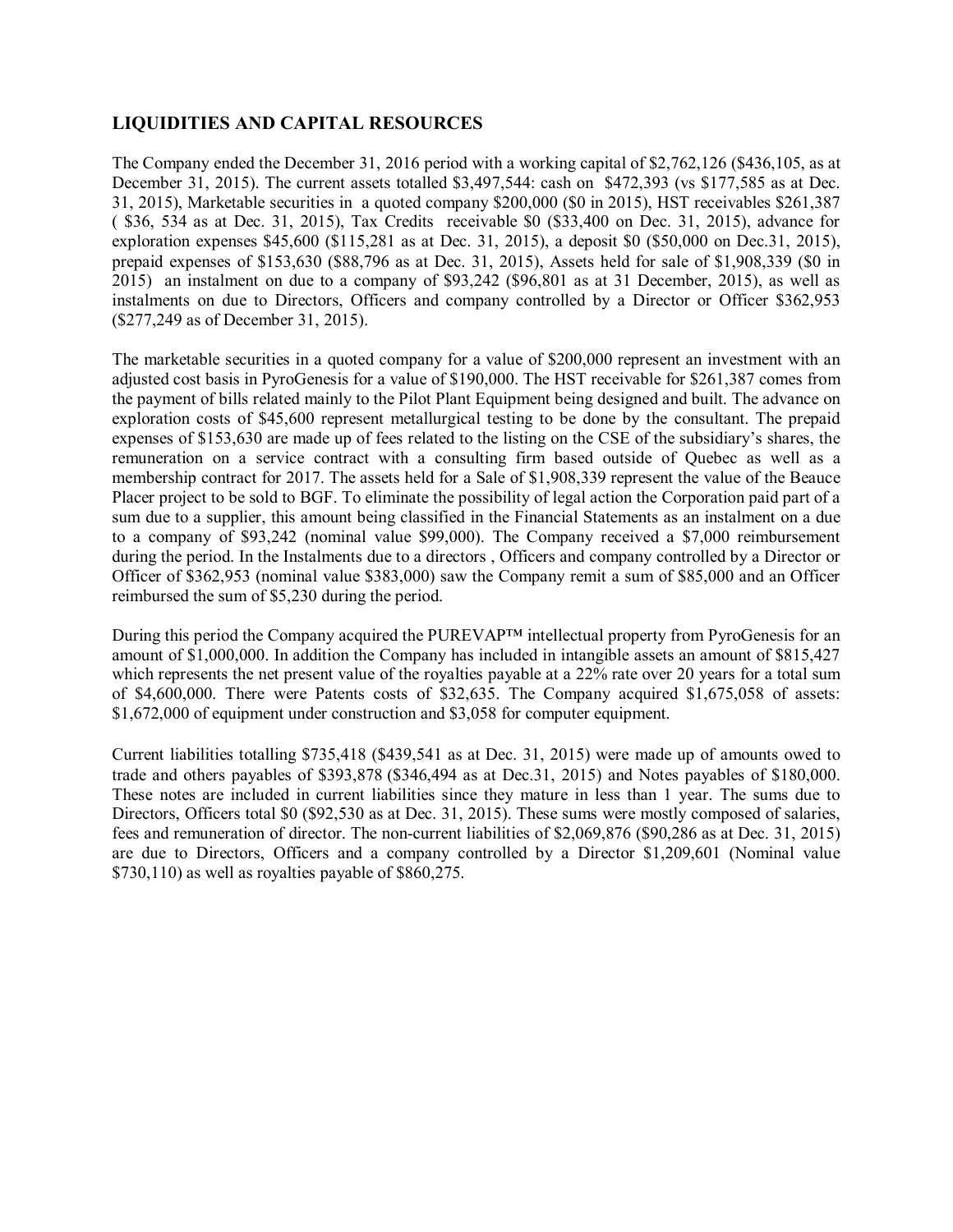## **WORKING CAPITAL**

As at December 31, 2016, the Company had a working capital of \$472,393 (\$177,585 on Dec. 31, 2015).

The Cash Flow used for operations activities of \$1,527,626 is mainly made up of the Net loss for the period of \$2,589,682. The difference between the two figures is mostly due to unpaid salaries and employee benefits expense of \$420,501 included in the increase of the amount owed to due to directors officers and Company controlled by Directors; the non cash share-based payments of \$728,791 as well to non-cash items that have no bearing on the cash flow from operations in an amount of \$22,237. The use of cash flow on working capital of \$109,473 during the period was made up of : increase in HST receivables \$224,853, an increase in prepaid expenses of \$64,834, a \$69,681 reduction in prepaid exploration and evaluation expenses and an increase in amount owing to creditors of \$110,533.

The use of cash flow for investing activities of \$3,358,789, is made up of increase in exploration and evaluation assets of \$402,271, tax credit received during the period of \$13,945, an increase intangible assets of \$1,032,635, the acquisition the marketable securities in a quoted company of \$85,000, installments on a due to a Director, Officer and Company controlled by a Director of \$85,000. There was a return of installments due to a Company of \$7,000 as well as an amount of \$5,230 on installments on dues to a Director, Officer and Company owned by a Director or Officer.

The cash flow from financing activities of \$5,181,223 includes the issuance of common share units and Flow-Through shares as part of a completed private placement for an amount of \$4,118,840, the exercise of warrants for \$1,214,234, from the exercise of broker's options for \$14,075, from the exercise of broker's warrants for \$5,194 and the exercise of options for \$95,500. There were issue costs of units of \$216,620. The Company reimbursed \$50,000 on the notes payable. There was an increase in cash flow of \$294,808 during the period.

The Company average quarterly cash requirements should vary between \$200,000 and \$250,000 according to each period's activities excluding exploration and evaluation costs.

As long as the Company is in an exploration and evaluation mode it will not generate cash flow from operations. The Company ability to satisfy its current obligations and continue its development is fully dependent on Management's ability to raise the needed funds from private placements and other financing programs through the issuance of share capital.

Management is of the opinion that as long as important negative events do not occur on the financial markets, during the next year, the Company should be able to complete the needed placements and financings to advance its various projects.

In conclusion, the financial statements do not reflect the needed adjustments that would need to be made in the event it could not raise the funding to continue its activities. Investors are hereby advised that if such changes are needed they could be material.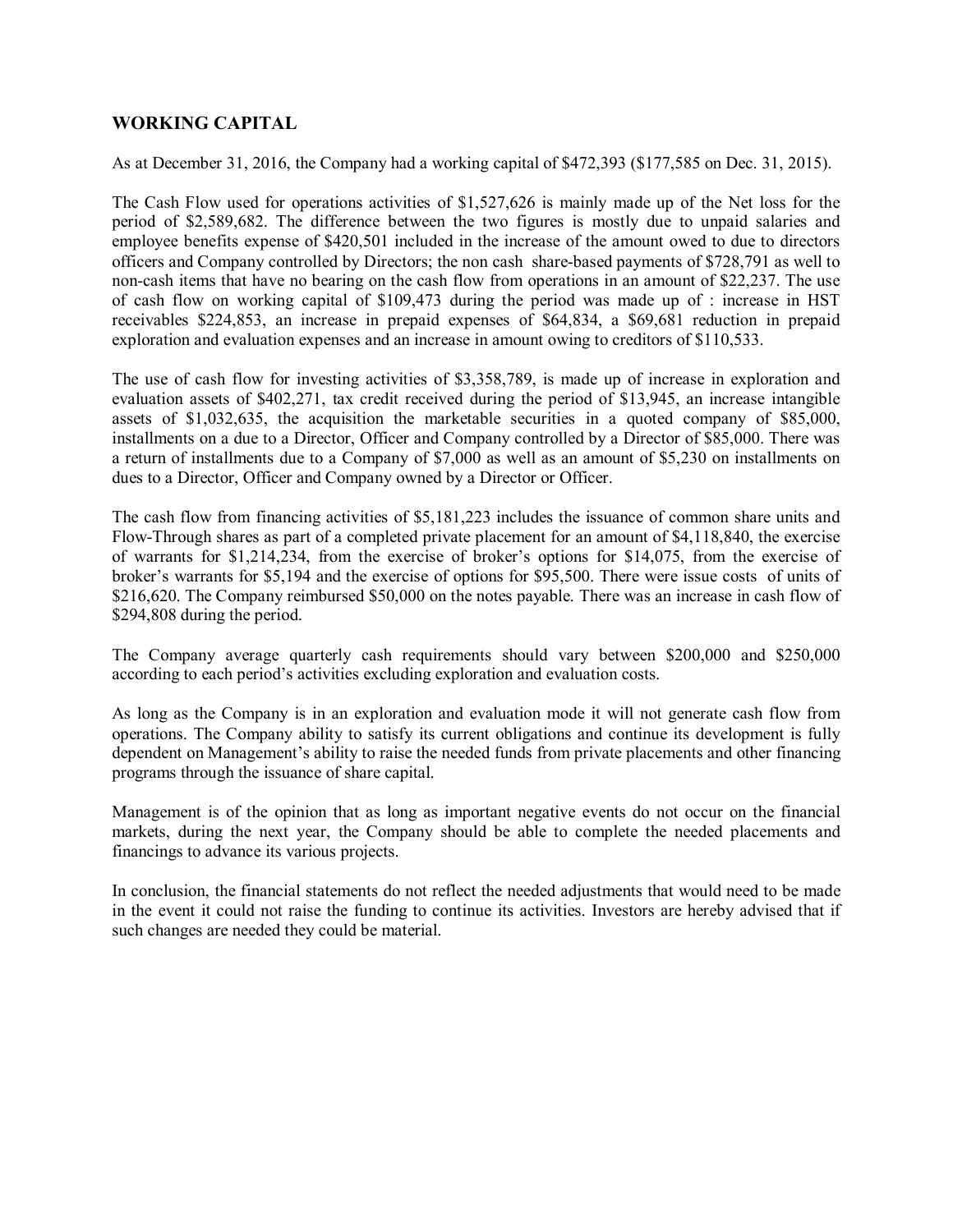## **FINANCIAL COMMITMENTS, CONTINGENCIES AND SUBSEQUENT EVENTS**

HPQ Silicon is subject to paying royalties on certain properties in the event of commercial production.

According to the October 8, 2014 Fancamp Agreement, the Corporation must pay to Fancamp a 3.5% royalty on commercial metal production as well as a sum of \$500,000 upon start of production. HPQ Silicon must also assume the payment of a 1.5% royalty to a third party, one percent of this royalty can be bought back for \$1,000,000. Once the transactions between BGF and HPQ are completed Beauce Gold Fields will assume all obligations towards Fancamp and the other NSR holders.

On February 6, 2012, the Corporation signed a Mortgage contract on the seven Beauce lots to guarantee a \$180,000 loan bearing an interest of 25% per year, thereby putting a lien on it. On June 30, 2014, the Corporation signed a separate \$50,000 note for the unpaid interest owed on the mortgage. On January 6, 2015, the Corporation extended the maturity on the mortgage to February 6, 2017. During the period the Corporation reimbursed the \$50,000 Note reducing the Notes payable to \$180,000. The Corporation is currently in talks with the Note Holder to extend their maturity. Once the lots are transferred to BGF the Notes and the mortgage will follow and HPQ will no longer have these liabilities.

The July 15, 2014, AGORACOM contract was extended by one year under the original conditions. HPQ will issue shares to AGORACOM for on-line advertising and marketing services and other related activities. The extension started on July 15, 2015 and the \$50,000 fees must be paid quarterly in \$12,500 payments plus HST. On October 7, 2016, the Corporation settled a \$14,125 creditor debt through the issuance of 49,560 common shares for services rendered to July 15, 2016. The AGORACOM agreement was extended to July 15, 2017.

On April 12, 2016, the Company concluded an Investor Relations agreement with Paradox Public Relations Inc. In accordance with this agreement, the Company must pay monthly fees of \$6,500 for 24 months and issue 500,000 Share Purchase Options with a \$0.15 per share exercise price. The Options are to be released over 12 months, 25% per quarter and 250,000 options were earned during the period.

On September 28, 2015, the Corporation concluded a Development and Exclusivity Agreement with PyroGenesis. In return for the Exclusive Right to use the PyroGenesis-developed technology, it must make the following payments:

- For 2016, the higher of 10% of Silicon sales or \$50,000 (paid as of October 21, 2015 through the issuance of 1 million units;
- $\bullet$  2018, the highest between 10% of Si sales or \$150,000;
- $\bullet$  2019, the highest between 10% of Si sales or \$200,000;
- 2020 and after, the highest between 10% of Si sales or \$250,000.

As at December 31, 2016, the total commitment for the purchase of the Pilot Plant Equipment was around \$5,398,000.

On February 23, 2017, the Company completed a private financing for a total amount of \$1,600,000. The Company issued 9,411,766 units and each unit consists of one common share and one warrant. Each full warrant entitles the holder thereof to subscribe for an equivalent number of common shares of the Company at a price of \$0.25 per share, during a period of 24 months following the closing of the financing. No amount related to the warrants will be recognized.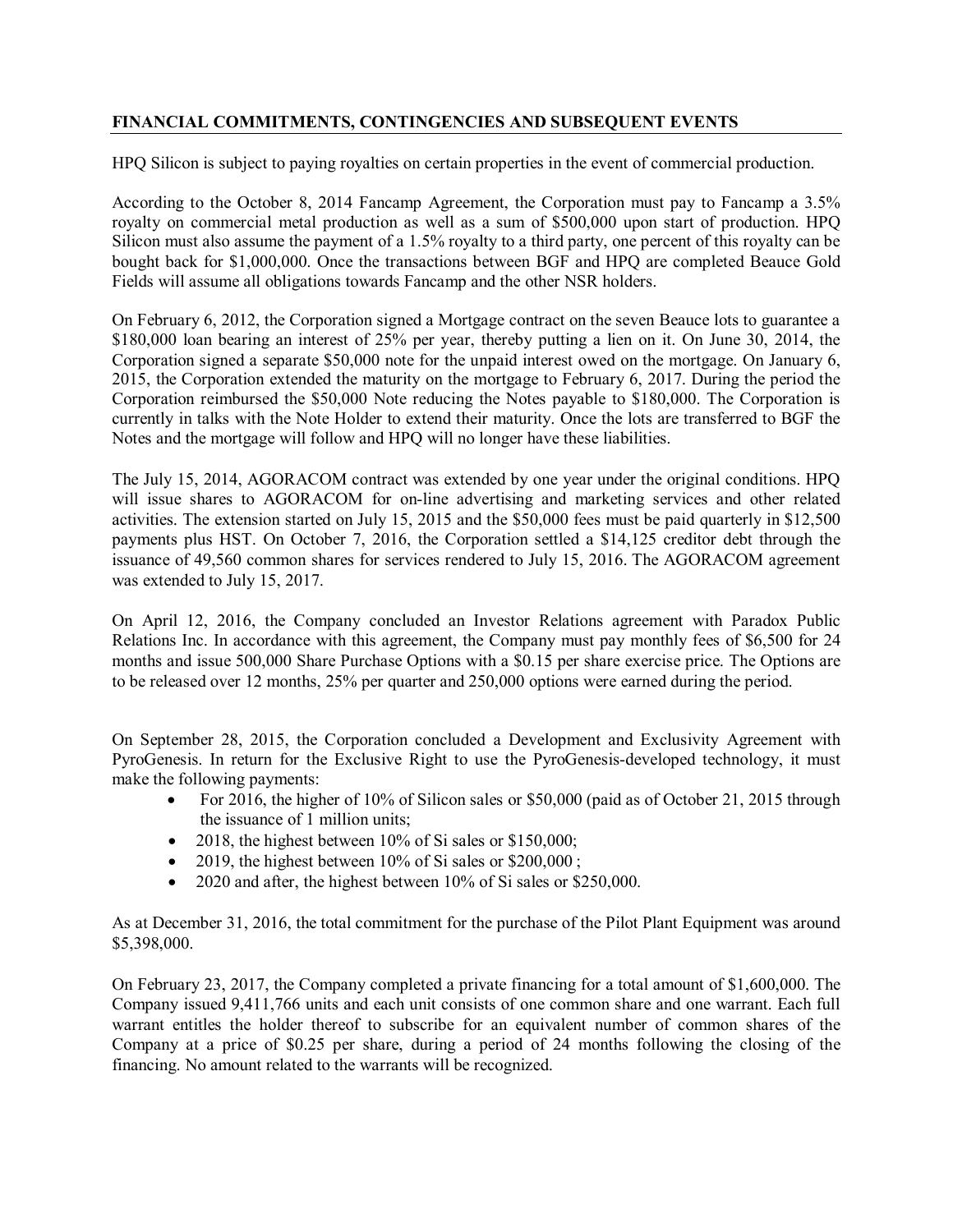## **FINANCIAL COMMITMENTS, CONTINGENCIES AND SUBSEQUENT EVENTS (continued)**

In addition, the Company recorded an amount of \$28,305 commission fees as units issue costs. The Company issued to the agent 166,500 warrants (for a value of \$14,792). Each warrant entitles the holder to subscribe to one common share of the Company at a price of \$0.25 per share for a period of 24 months from the date of closing of the financing and also, the Company issued to the agent 136,000 warrants (for a value of \$12,596). Each warrant entitles the holder to subscribe to one common share of the Company at a price of \$0.23 per share for a period of 24 months from the date of closing of the financing. No amount related to the Warrants will be recognized.

On March 7, 2017, the Company completed a private financing for a total amount of \$423,000. The Company issued 2,488,234 units and each unit consists of one common share and one warrant. Each full warrant entitles the holder thereof to subscribe for an equivalent number of common shares of the Company at a price of \$0.25 per share, during a period of 24 months following the closing of the financing. An amount of \$136,853 related to the warrants will be recorded in contributed surplus.

On March 24, 2017, the Company signed an agreement in principle with GNH, which provides that a new option and partnership agreement to acquire up to 50% interest in the Bellechasse-Timmins property must be concluded by the parties. This new agreement must contain substantially the same terms and conditions as the existing one.

This new agreement must provide for further delays in the completion of the work and a participation in a private placement's of GNH for a total amount of \$150,000.

After the end of the year, 2,300,000 warrants has been raised for a total amount of \$161,000 in cash.

## **SUMMARY OF ACCOUNTING POLICIES**

The preparation of annual financial statements under IFRS requires that management use its judgment, makes assumptions and estimates and use hypotheses that influence the application of accounting methods, as well as having an effect on the book value of assets, liabilities, revenues and expenses. Final results could differ from these estimates.

The estimates and hypotheses are regularly reviewed. Any revision of accounting estimates are indicated during the period when the estimates are revised as well as any future periods affected by said revisions. Information on the hypotheses and estimate uncertainties that present an important risk of creating a significant adjustment during the course of the next financial period are as follows:

- Recoverability of Exploration and Evaluation Assets;
- Evaluation of Income Tax Credits to receive on resources exploration and Mining Right Credits.

Management believes that the majority of the changes will be adopted in the Corporation's accounting methods during the first period starting after the effective date of each new change. The information on the new standards and interpretations as well as the new amendments, which are susceptible to be pertinent to the Corporation consolidated financial statements are supplied below.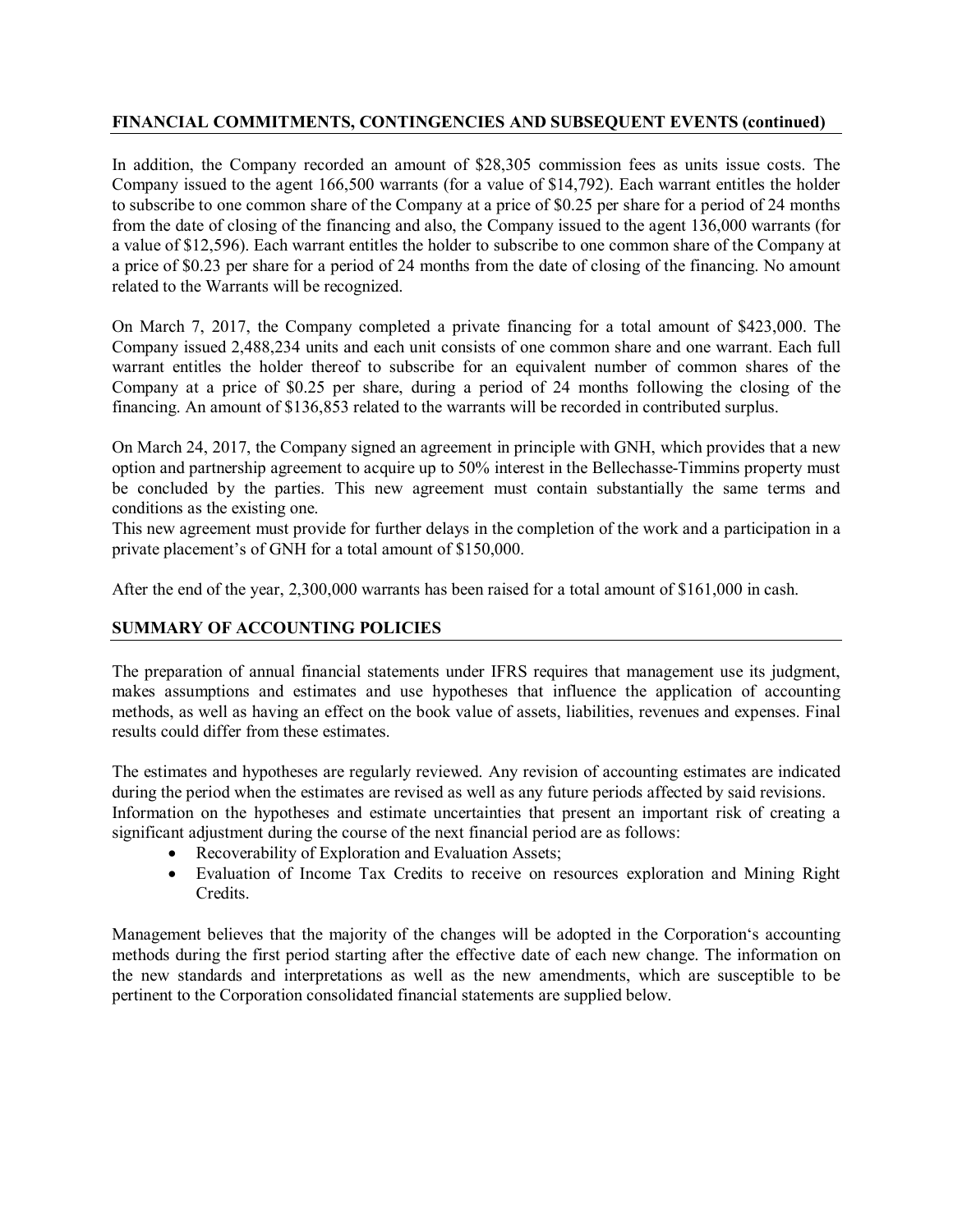#### **FUTURE ACCOUNTING POLICIES**

## **IFRS 9, Financial Instruments**

In July 2014, the IASB published IFRS 9 which replaces IAS 39, Financial Instruments: Recognition and Measurement. IFRS 9 introduces improvements which include a logical model for classification and measurement of financial assets, a single, forward-looking ''expected credit loss'' impairment model and a substantially-reformed approach to hedge accounting. This new standard is effective for annual reporting periods beginning on or after January 1, 2018. Earlier application is permitted. The Company has not yet assessed the impact of this new standard on its consolidated financial statements.

#### **INFORMATION COMMUNICATION CONTROLS AND PROCEDURES**

As the Company is an emerging issuer, management does not need to attest to the establishment and maintenance of Information Communication Controls and Procedures and internal controls relating to financial information as defined under Regulation 52-109.

The Signing Officers of the Issuer are responsible to ensure that there are processes in place allowing them to gather sufficient information for the statements made in the Certificates.

#### **FINANCIAL INSTRUMENTS**

Financial Assets used by the Company consist of: cash, deposits (in 2015), advances on exploration and evaluation expenses, amounts owed to a corporation and to Directors, officers and a company controlled by a Director and are part of the loan and liabilities category. The Corporation's liabilities include amounts owed to suppliers and creditors, amounts owed to Directors Officers and a company controlled by a Director ( excluding salaries and personnel charges), and short term notes to pay.

The financial liabilities of the Corporation include supplier and creditor payables (excluding salaries and personnel related expenses), Notes payable, the amounts due to Directors, Officers and to a corporation held by a Director (excluding salaries and Personnel expenses) and royalties payable.

The fair value of installments due to Directors, Officers and corporations controlled by a Director or Officer, or corporations controlled by Directors; long term installments due to Directors, Officers and corporations controlled by a Director or Officer, or corporations controlled by Directors; Royalties payable and Notes payable (in 2015) are estimated using an analysis of the discounted cash flows using an interest rate for similar instruments., The adjusted value was very close to the book value at the end of 2016.

The adjusted value of marketable securities is estimated taking into consideration the value on the purchase date. Marketable securities were valued at their market value at year-end.

As at December 31, 2016, the corporation cash was held in Canadian funds in an interest bearing account at Bank of Montreal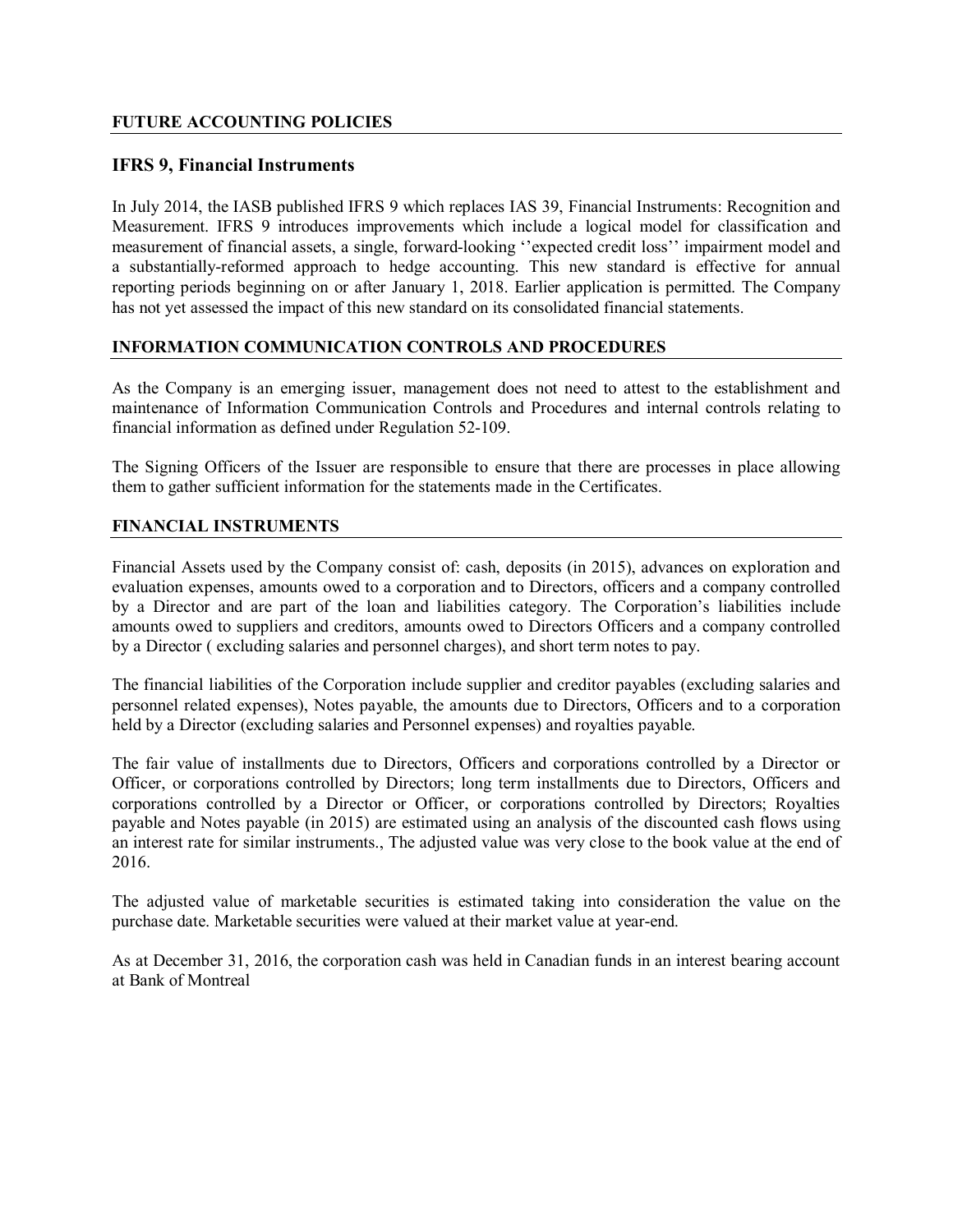#### **INFORMATION ON SHARE CAPITAL**

#### **Information on financings**

On December 31, 2016, the Corporation had 154,611,056 shares issued and in circulation (110,261,931 on December 31, 2015), 88,280 shares to be issued (282,500 on December 31, 2015), 57,396,956 warrants (50,862,681 as at December 31, 2015), 89,172 Broker's options (255,909 as at December 31, 2015), 35,440 Broker's warrants (87,460 on December 31, 2015), 86,000 Broker's units (none in 2015) and 11,650,000 Options (7,562,500 as of December 31, 2015). The number of shares on a diluted basis is 229,999,904. There were 2,300,000 warrants exercised since December 31, 2016.

#### **Information on outstanding shares**

As at May 1st, 2071, the Corporation had 168,987,616 shares issued and in circulation, 66,996,956 warrants, 87,172 broker's options, 337,940 broker's warrants, 86,000 broker's units and 11,650,000 options. The number of fully diluted shares is 248,190,684. The Corporation's share capital consists of an unlimited number of common shares with No Par Value.

#### **RELATED PARTY TRANSACTIONS**

For the year ending on December 31, 2016, the sum of \$300,000 (\$150,000 on December 31, 205) was accounted for as management fees under a contract between the Corporation and a corporation controlled by the Chairman of the Board as part of a consulting agreement with the Corporation.

These activities are part of the normal course of business for the Corporation and are established based on their exchange value as agreed to by the parties.

The Corporation has paid part of the Installments due to Directors, Officers and corporations controlled by a Director or Officer with a nominal value of \$383,000. December 23, 2018 is the latest date at which the terms under which the repayment of these dues must be agreed to failing which the amounts are due immediately.

The Corporation owes to directors and officers salaries and remuneration with a nominal value of \$1,243,141. The Corporation has obtained confirmation that payment of an amount of \$1,243,141, under certain conditions, will not be demanded for a minimum of 12 months and one day after December 31, 2016.

#### **MANAGEMENT'S REPORT ON CONTROLS AND PROCEDURES ON INFORMATION TO BE SUPPLIED**

Under the dispensations granted in November 2007 by each of the Securities Commissions of Canada, the CEO and the CFO must produce a « Certificate of Filings-Emerging Issuer » relating to financial information presented in the annual and interim filings, including Management Discussion and Analysis.

When compared with the « Schedule 52-109A2-Certificate of Annual and Interim documents », the « Basic Certificate relating to an Emerging Issuer » includes a "Notice to reader" which declares that the CEO and CFO make no declaration regarding the establishment and maintenance of Controls and Procedures on the Communication of Information (CPCI) and the Internal Controls of the Financial Information (ICFI), as outlined in Regulation52-109.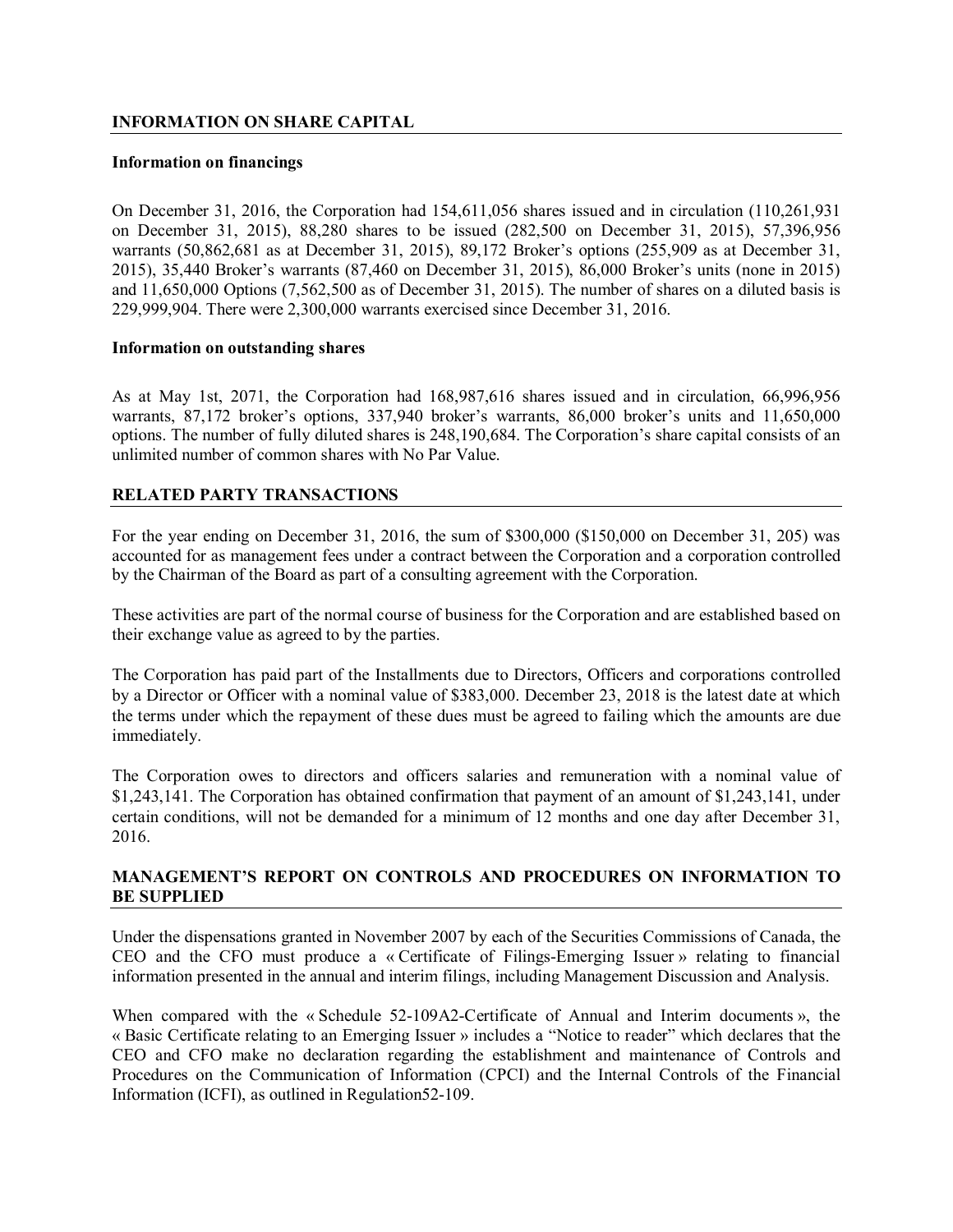## **RISK FACTORS**

## **Inherent risks in mineral exploration and evaluation**

The Corporation's activities consist in the acquisition and exploration of mining properties with the hope of discovering mining sites with economic potential. The Corporation's properties are currently at the exploration stage and do not hold any known commercial deposit. It is very unlikely that the Corporation will realize any short or mid-term benefits from these properties. Any future profitability of the Corporation's operations is conditional on the discovery of an economic ore body. In addition if such a case would arise, nothing guarantees that such an ore body could be put into profitable commercial production.

#### **Environmental regulations and commitments**

The Corporation's activities requires that it obtains permits from various governmental authorities and are regulated by laws and regulations on the exploration, development, extraction, production, exports, income tax, labor regulations and workplace safety as well as environmental issues and other topics.

Additional costs and delays could be caused by the need to comply with laws and regulations. If the Corporation cannot obtain or renew its permits or approvals, it could be forced to reduce or cease its Exploration Evaluation and Development activities.

#### **Financing needs**

The exploration, evaluation, development, extraction and production from the Corporation's properties will necessitate very substantial additional financial resources. The only sources of funds available are through the issuance of share capital and borrowing. There is no assurance that such financings will be available, neither would they be available at favorable conditions or will respond sufficiently to the project's needs. This could have a negative effect on the Corporation's business and financial situation. The impossibility of obtaining a sufficient financing could delay, or postpone indefinitely exploration evaluation or production activities on one or all the Corporation's properties, and even see the Corporation lose its participation in some or all of its properties.

## **Metal prices**

The Corporation's share price, its financial results as well as its exploration and evaluation, production and development activities have been affected in the past and could very well be very negatively affected in the future by a fall in the price of precious and base metals.

#### **Non insured risks**

The Corporation's activities are subject to certain risks and dangers, including difficult environmental conditions, industrial accidents, labor conflicts, unusual or unexpected geological conditions, landslides, rock falls and other natural phenomenon such as unfavorable meteorological conditions, floods and earthquakes. Such events could result in bodily injuries or death, environmental damages or other damages to the properties or the production facilities or to the properties of other corporations, delays in mining production, monetary losses, and possibly legal liabilities.